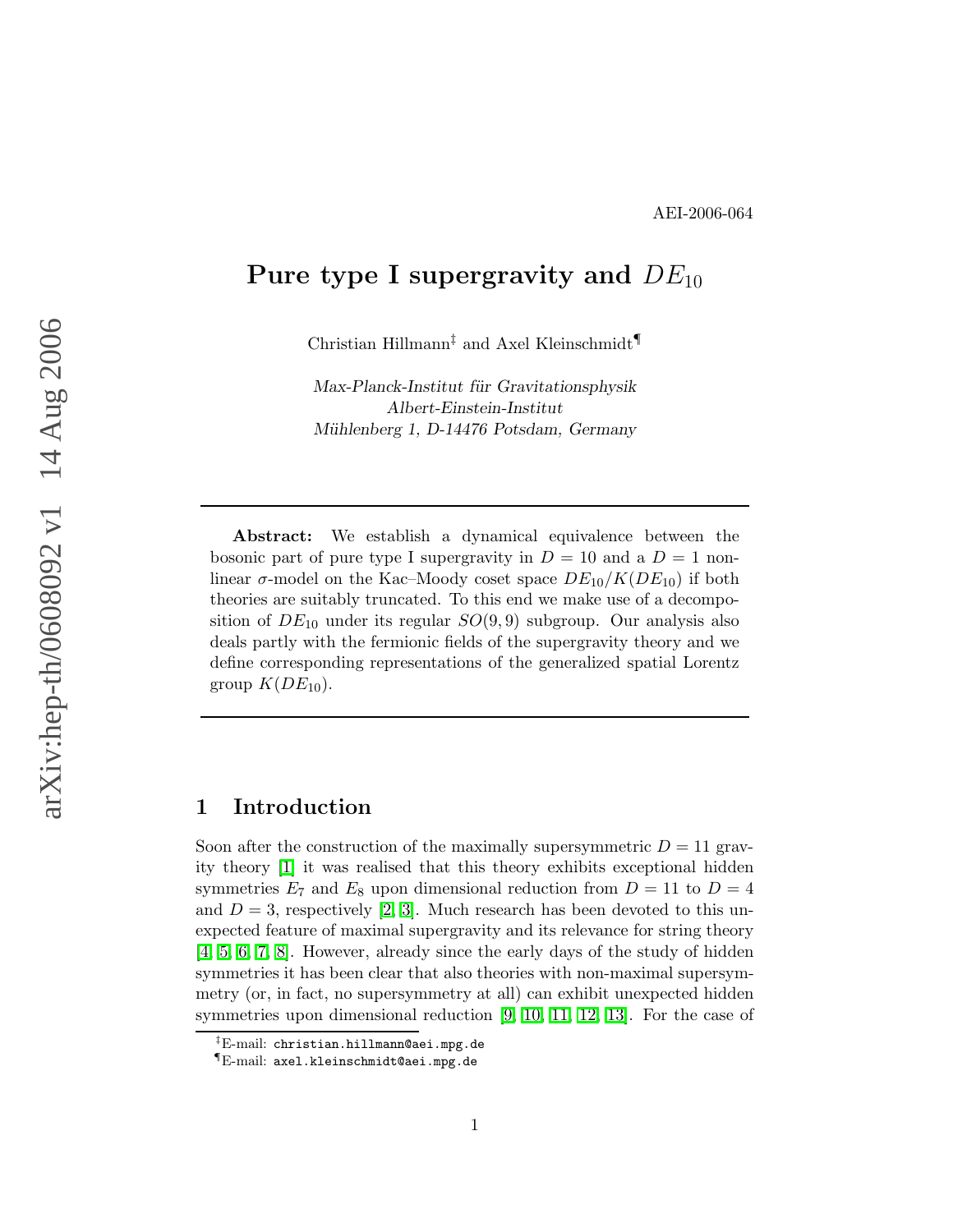all simple and split symmetry groups  $G$  in  $D = 3$  the question which higherdimensional theories give rise to the hidden symmetry G upon dimensional reduction has been answered in [\[14\]](#page-25-1) and there are only very few groups  $G$  for which the associated (oxidised) theory has supersymmetry. One example is the group  $D_8 \equiv SO(8,8)$  which in  $D=3$  is the hidden symmetry of the pure type I supergravity theory in  $D = 10$  [\[15,](#page-25-2) [16\]](#page-25-3) (which has half-maximal supersymmetry) after dimensional reduction. Further dimensional reduction to  $D = 1$  was conjectured [\[10,](#page-24-9) [12\]](#page-24-11) to lead to an infinite-dimensional symmetry of hyperbolic Kac–Moody type, denoted  $DE_{10}$ , which will be defined below. As pointed out in [\[17\]](#page-25-4) the conjectured symmetry  $DE_{10}$  is consistent with the embedding of pure type I into the maximal theory whose conjectured symmetry is  $E_{10}$  since  $DE_{10}$  is a proper subgroup of  $E_{10}$ .

In this paper we revisit the hidden symmetries of pure type I supergravity motivated by recent results concerning such infinite-dimensional symmetries. Near a space-like singularity it was found that the effective and dominant dynamics of the model can be mapped to a so-called cosmological billiard system whose massless relativistic billiard ball bounces off the walls of a ten-dimensional (auxiliary) billiard table [\[18\]](#page-25-5). The location of these walls is identical to that of the bounding walls of the fundamental Weyl chamber of  $DE_{10}$  [\[18\]](#page-25-5) (see also [\[19\]](#page-25-6) for a review of cosmological billiards).

In analogy with the  $E_{10}/K(E_{10})$  model developed in [\[20\]](#page-25-7) for the maximally supersymmetric case, we here study a  $D = 1$  geodesic model on the infinite-dimensional coset space  $DE_{10}/K(DE_{10})$ , extending the cosmological billiard dynamics. The dynamical behaviour of the  $\sigma$ -model will be related to that of the pure type I theory.  $K(DE_{10})$  refers to the (formally) maximal compact subgroup of  $DE_{10}$  which plays the role of a generalised spatial Lorentz group. In the context of the  $E_{11}$  approach to Kac–Moody symmetries [\[21,](#page-25-8) [22\]](#page-25-9), the bosonic sectors of  $D = 10$  type I theories (also with abelian vector fields) have been investigated in [\[23\]](#page-25-10) and the equations of motion were derived from a  $DE_{11}$  analysis in the pure type I case. The non-maximal pure  $D = 5$ ,  $N = 2$  supergravity has been studied from a Kac–Moody perspective in [\[24\]](#page-25-11).

Our main result is that a truncated version of the bosonic pure type I equations of motion is dynamically equivalent to a truncation of the equations of the geodesic  $\sigma$ -model on  $DE_{10}/K(DE_{10})$ . The supergravity truncation roughly involves keeping only first order spatial gradients but arbitrary time-dependence, similar to the truncation in the  $E_{10}$  correspondence for the maximally supersymmetric theory  $[20, 25]$  $[20, 25]$ . Therefore we are *not* performing a dimensional reduction to  $D = 1$ . Along the way to demonstrating the correspondence we rewrite the relevant parts of the equations in a form which is manifestly  $SO(9) \times SO(9)$  covariant (see [\[17\]](#page-25-4) for an analysis of the maximal theory in an  $SO(9) \times SO(9)$  formalism). For the Kac–Moody side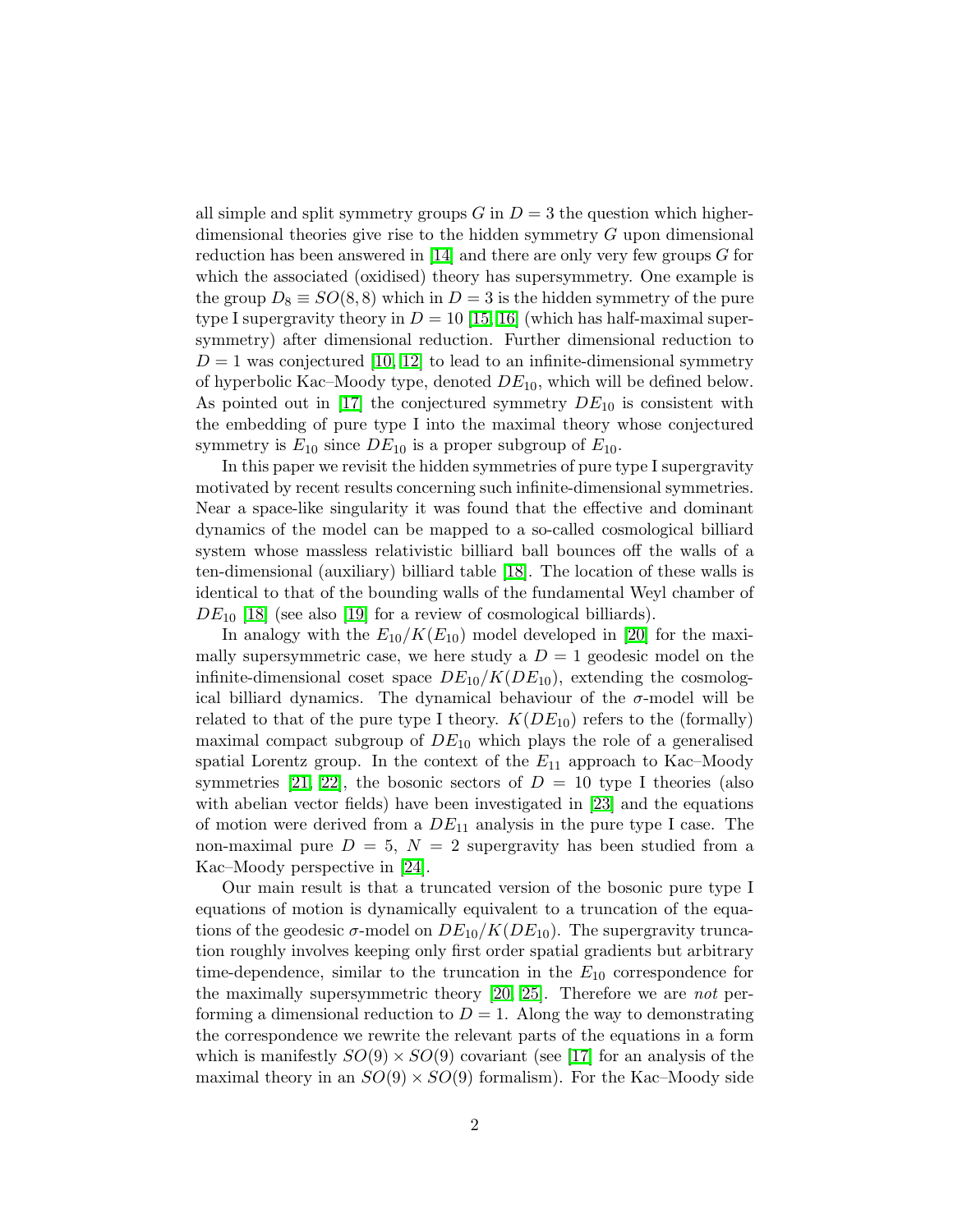of the correspondence the  $SO(9) \times SO(9)$  covariance is straight-forward to obtain by taking a so-called level decomposition of  $DE_{10}$  with respect to its  $SO(9,9)$  subgroup which, after the transition to compact subgroups, leads to  $SO(9) \times SO(9) \subset K(DE_{10})$  covariance. On the supergravity side this requires more work and intricate redefinitions of the standard variables.<sup>1</sup>

Besides the correspondence of the bosonic equations of motion we also study the fermionic fields of supergravity and show how they fit into consistent (albeit unfaithful) representations of the compact subgroup  $K(DE_{10})$  of  $DE_{10}$ . This, together with the bosonic dictionary, allows us to rewrite the supersymmetry variations in a form which not only has manifest  $SO(9) \times SO(9)$ covariance but also beginnings of a full  $K(DE_{10})$  covariance.

Our paper is structured as followed. First we define type I supergravity in our conventions and introduce some field redefinitions in section [2.](#page-2-0) In section [3,](#page-8-0) we define the  $DE_{10}/K(DE_{10})$   $\sigma$ -model in one dimension and work out its equations of motion in an  $SO(9,9)$  level decomposition. By comparing the two sets of equations of motion we will derive the dictionary relevant for the dynamical correspondence. In section [4](#page-15-0) we study the supersymmetric aspects and fermionic fields of type I and their relation to  $K(DE_{10})$  before we close with some remarks and future prospects in section [5.](#page-21-0)

# <span id="page-2-0"></span>2 Pure type I supergravity

#### 2.1 Action and supersymmetry

The action of  $D = 10$ ,  $N = 1$  supergravity [\[15\]](#page-25-2) in our conventions reads to lowest fermion order<sup>2</sup>

<span id="page-2-1"></span>
$$
S_{\rm I} = \int d^{10}x \left[ \frac{\hat{E}}{4} \left( \hat{R} - \frac{1}{2} \partial_M \Phi \partial^M \Phi - \frac{1}{12} e^{-\Phi} H_{MNP} H^{MNP} \right) \right] \qquad (2.1)
$$

$$
- \frac{i \hat{E}}{2} \left( \bar{\psi}_M \Gamma^{MNP} D_N \psi_P + \frac{1}{2} \bar{\lambda} \Gamma^M D_M \lambda + \frac{1}{2} \bar{\psi}_N \Gamma^M \partial_M \Phi \Gamma^N \lambda \right)
$$

$$
+ \frac{i \hat{E}}{48} e^{-\frac{1}{2} \Phi} H_{QRS} \left( \bar{\psi}_M \Gamma^{MNQRS} \psi_N + \bar{\psi}_N \Gamma^{QRS} \Gamma^N \lambda - 6 \bar{\psi}^Q \Gamma^R \psi^S \right).
$$

Here,  $\hat{E} = det(\hat{E}_M^A)$  is the zehnbein determinant and the curvature scalar  $\hat{R}$  is defined in terms of the coefficients of anholonomy  $\hat{\Omega}_{MN}{}^A$  and the spin

<sup>&</sup>lt;sup>1</sup>An  $SO(n) \times SO(n)$  covariant formulation of the bosonic type I supergravity after strict dimensional reduction on an *n*-torus  $T<sup>n</sup>$ , i.e. discarding all spatial gradients, was given in [\[26\]](#page-26-0). Our analysis goes beyond this since we keep spatial gradients. For completeness, we note that  $SO(n, n; \mathbb{Z})$  also appears as the T-duality group of closed string theories compactified on  $T^n$ .

<sup>&</sup>lt;sup>2</sup>In what follows, we will always neglect higher order fermion contributions.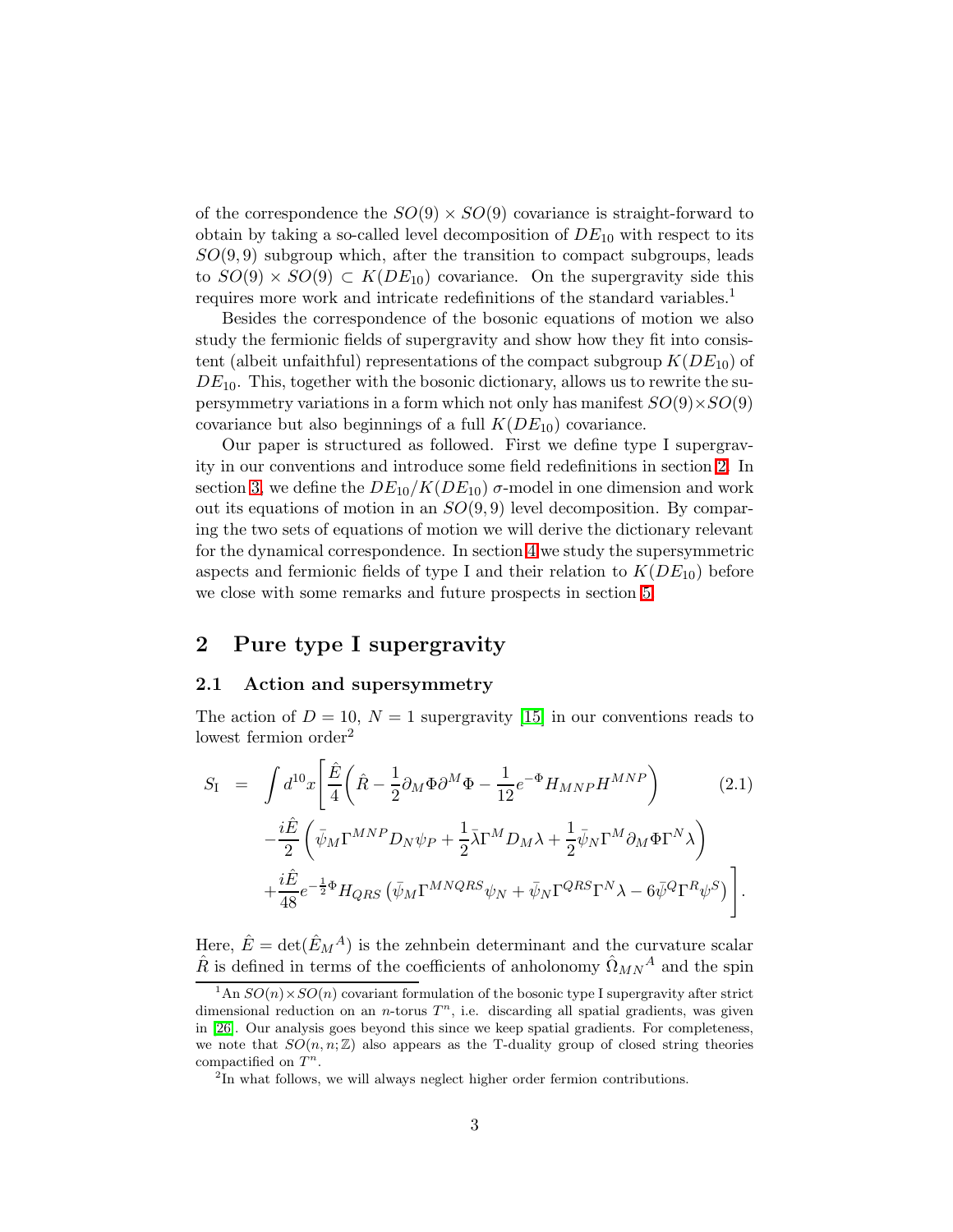<span id="page-3-0"></span>connection  $\hat{\omega}_M{}^{AB}$  via<sup>3</sup>

$$
\hat{\Omega}_{AB}^C = 2\hat{E}_A{}^M \hat{E}_B{}^N \partial_{[M} \hat{E}_{N]}^C = \hat{\Omega}_{[AB]}^C,
$$
\n
$$
\hat{\omega}_{ABC} = \frac{1}{2} (\hat{\Omega}_{ABC} + \hat{\Omega}_{CAB} - \hat{\Omega}_{BCA}) = \hat{\omega}_{A[BC]},
$$
\n
$$
\hat{R}_{MN}^{AB} = 2\partial_{[M} \hat{\omega}_{N]}{}^{AB} + 2\hat{\omega}_{[M}{}^{AC} \hat{\omega}_{N]}{}^{B},
$$
\n
$$
\hat{R}_M{}^A = \hat{E}_B{}^N \hat{R}_{MN}{}^{AB},
$$
\n
$$
\hat{R} = \hat{E}_A{}^M \hat{R}_M{}^A.
$$
\n(2.2)

The Lorentz covariant derivative acting on the spinors  $\lambda$ ,  $\epsilon$  and  $\psi_M$  is

<span id="page-3-1"></span>
$$
D_N \psi_M = \partial_N \psi_M + \frac{1}{4} \hat{\omega}_{NAB} \Gamma^{AB} \psi_M. \tag{2.3}
$$

<span id="page-3-2"></span>and the supersymmetry variations leaving the action [\(2.1\)](#page-2-1) invariant are

$$
\delta_{\epsilon} \Phi = -i\bar{\epsilon}\lambda, \tag{2.4a}
$$

$$
\delta_{\epsilon}\hat{E}_M{}^A = i\bar{\epsilon}\left(\Gamma^A\psi_M + \frac{1}{12}\Gamma^A{}_M\lambda\right),\tag{2.4b}
$$

$$
\delta_{\epsilon} B_{MN} = -2ie^{\frac{1}{2}\Phi}\bar{\epsilon} \left(\Gamma_{[M}\psi_{N]} - \frac{1}{4}\Gamma_{MN}\lambda\right), \qquad (2.4c)
$$

$$
\delta_{\epsilon}\lambda = -\frac{1}{2}\Gamma^{M}\epsilon\partial_{M}\Phi - \frac{1}{24}e^{-\frac{1}{2}\Phi}\Gamma^{QRS}\epsilon H_{QRS}, \qquad (2.4d)
$$

$$
\delta_{\epsilon}\psi_M = D_M \epsilon - \frac{1}{96}e^{-\frac{1}{2}\Phi} \left(\Gamma_M^{QRS} - 9\delta_M^Q \Gamma^{RS}\right) \epsilon H_{QRS}. \quad (2.4e)
$$

Note that the dilatino  $\lambda$  and the gravitino  $\psi_M$  have opposite spinor chirality as  $SO(1,9)$  Majorana–Weyl spinors. As both can be derived from a single eleven-dimensional gravitino,<sup>4</sup> we have used  $(32 \times 32)$  Γ-matrices<sup>5</sup> Γ<sup>*A*</sup>. The Γ-matrices Γ<sup>M</sup> with curved indices appearing in [\(2.1\)](#page-2-1) and below are obtained by conversion with the inverse zehnbein  $\Gamma^M = \Gamma^A \hat{E}_A{}^M$ . The spinors  $\psi_M$ and  $\epsilon$  are understood as projected to one chiral half and  $\lambda$  to the other one. Spinor conjugation is defined by  $\bar{\epsilon} = \epsilon^T \Gamma^0$ . The field strength of the NSNS two-form  $B_{MN}$  is defined by  $H_{MNP} = 3\partial_{[M}B_{NP]}$ .

<sup>&</sup>lt;sup>3</sup>Our index conventions are:  $A, B, \ldots = 0, \ldots, 9$  are flat space-time frame indices,  $M, N, \ldots$  are curved space-time coordinate indices whereas lower case  $a, b, \ldots = 1, \ldots, 9$ are flat spatial frame indices and  $m, n, \ldots$  are curved spatial coordinate indices. Frame indices are raised and lowered with the flat Minkowski metric  $\eta_{AB} = \text{diag}(-1, +1, \ldots, +1)$ and we have chosen the Newton constant conveniently. In section [2.2,](#page-4-0) we will introduce additional indices relevant for the  $SO(9) \times SO(9)$  structure to be studied.

<sup>4</sup>See e.g. [\[15\]](#page-25-2) for the detailed derivation.

<sup>5</sup>Our Γ-matrix conventions can be found in the appendix [A.](#page-23-0)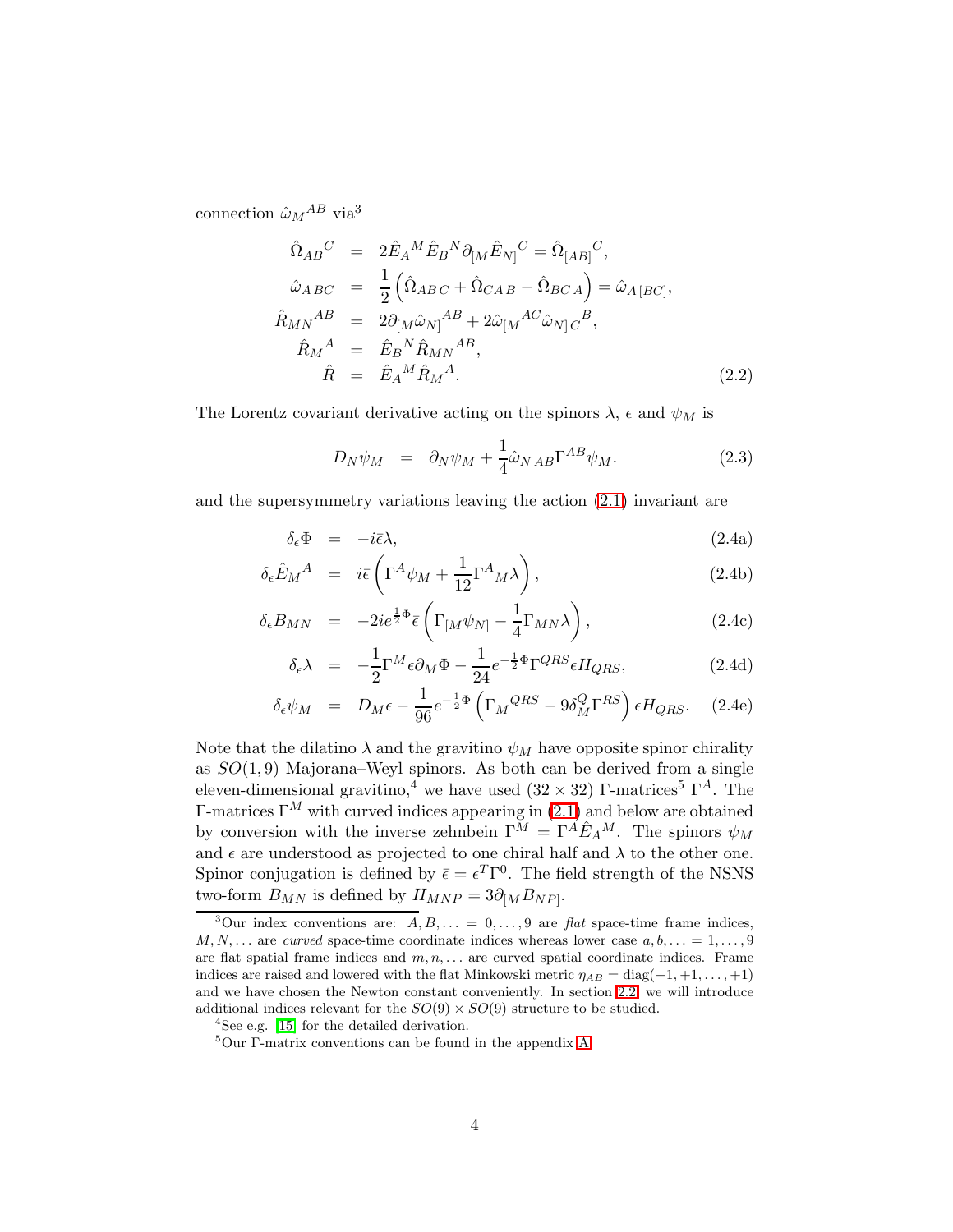<span id="page-4-3"></span>The purely bosonic equations of motion deduced from [\(2.1\)](#page-2-1) are

<span id="page-4-2"></span>
$$
\hat{K}_{AB} := \hat{R}_{AB} - \frac{1}{2}\hat{\partial}_A\Phi\hat{\partial}_B\Phi - \frac{1}{4}e^{-\Phi}\hat{H}_{ACD}\hat{H}_B^{CD} \n+ \frac{1}{48}\eta_{AB}e^{-\Phi}\hat{H}_{CDE}\hat{H}^{CDE} = 0,
$$
\n(2.5a)

$$
\hat{M}_{AB} := \hat{D}^C (e^{-\Phi} \hat{H}_{CAB}) = 0, \qquad (2.5b)
$$

$$
\hat{S} := \hat{D}_A \hat{\partial}^A \Phi + \frac{1}{12} e^{-\Phi} \hat{H}_{CDE} \hat{H}^{CDE} = 0.
$$
 (2.5c)

The hats on the quantities denote their projection onto an orthonormal frame by using the zehnbein  $\hat{E}_M{}^A$ , e.g.  $\hat{\partial}_A \equiv \hat{E}_A{}^M \partial_M$ . The Lorentz covariant derivative  $\hat{D}_A$  is defined with respect to the spin connection  $\hat{\omega}_{ABC}$  such that for example  $\hat{D}_A \hat{\partial}^A \Phi = \hat{\partial}_A \hat{\partial}^A \Phi + \hat{\omega}_A{}^{AC} \hat{\partial}_C \Phi$ .

<span id="page-4-4"></span>Finally, we have the Bianchi identities

$$
\hat{D}_{[A}\hat{H}_{BCD]} = 0, \qquad (2.6a)
$$

$$
\hat{R}_{[ABC]D} = 0, \qquad (2.6b)
$$

which are satisfied trivially if one substitutes in the definitions in terms of the zehnbein  $\hat{E}_M{}^A$  and the potential  $B_{MN}$ . Here, it is more useful to keep them as separate equations since they will appear separately in the correspondence with the  $DE_{10}/K(DE_{10})$   $\sigma$ -model.

### <span id="page-4-0"></span>2.2 Redefinitions and gauge choices

In order to make the  $SO(9) \times SO(9)$  structure manifest, we fix the following zero shift (pseudo-Gaussian) gauge for the zehnbein  $\dot{a}$  la ADM

$$
\hat{E}_M^A = \begin{pmatrix} N & 0\\ 0 & \hat{E}_m^a \end{pmatrix} \tag{2.7}
$$

<span id="page-4-5"></span>and then scale the spatial vielbein components and the dilaton field according  $to^6$ 

$$
e_m^a := e^{\frac{1}{4}\Phi} \hat{E}_m{}^a,
$$
  
\n
$$
e^{\phi} := (\det(\hat{E}_m{}^a))^{-1} e^{-\frac{1}{4}\Phi}.
$$
\n(2.8)

Furthermore, we define a new (densitised) lapse function by letting

$$
\mathbf{n} := (\det(\hat{E}_m{}^a))^{-1} N = (\det(e_m{}^a))^{\frac{1}{8}} e^{\frac{9}{8}\phi} N \tag{2.9}
$$

<span id="page-4-1"></span> ${}^{6}$ These redefinitions differ from the ones in [\[17\]](#page-25-4) since we have made an additional conformal transformation to arrive at the action [\(2.1\)](#page-2-1). The advantage of this is that also the new lapse of [\(2.9\)](#page-4-1) below is the usual densitised lapse as in [\[20\]](#page-25-7).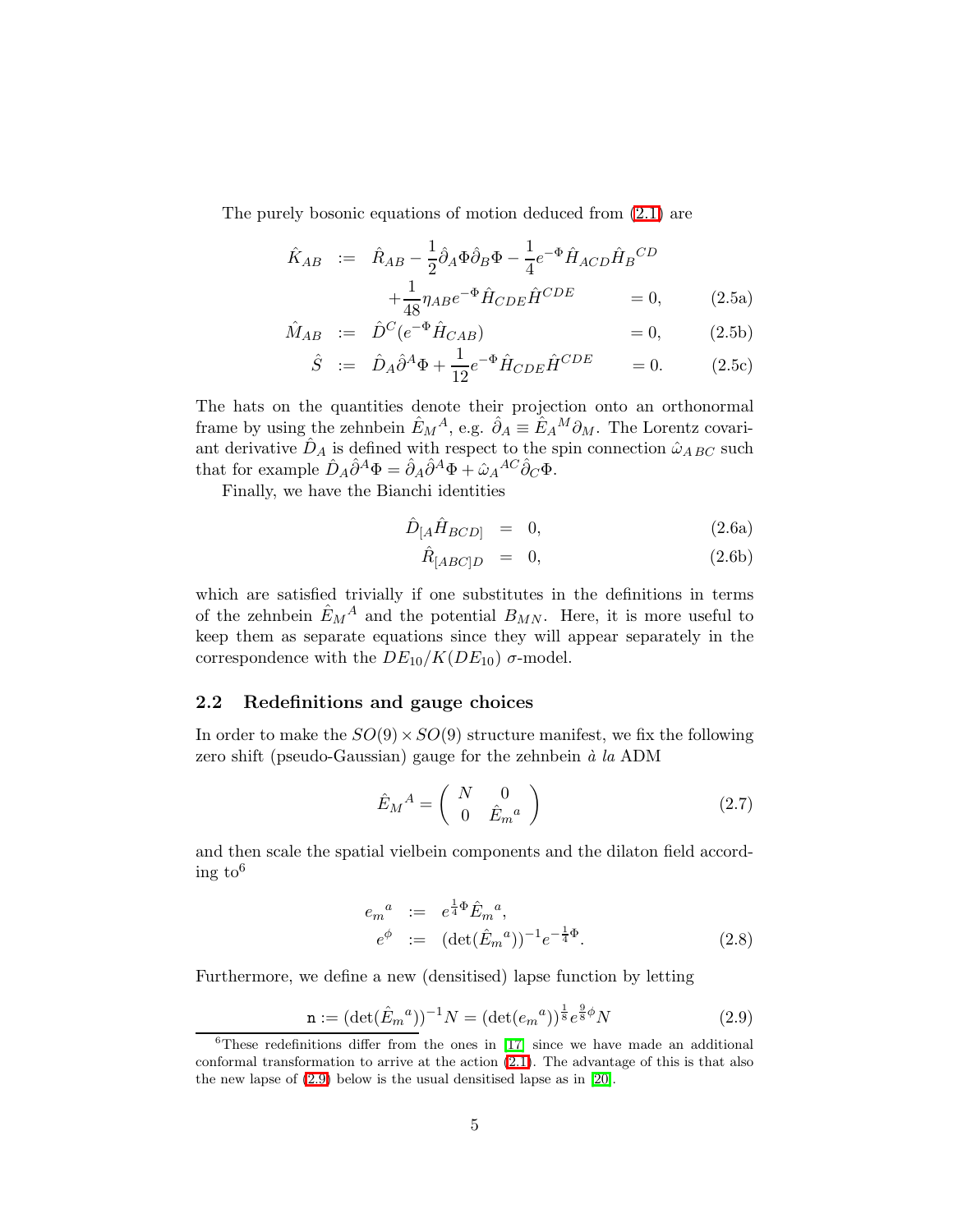and set

$$
\mathbf{v}_a := \hat{\omega}_{bab} e^{-\frac{1}{4}\Phi} = \partial_a \phi + e_a{}^m \partial_b e_m{}^b,\tag{2.10}
$$

where we have used the abbreviation  $\partial_a \equiv e_a{}^m \partial_m$ . In general, unhatted quantities in flat indices have been projected using the new spatial neunbein  $e_m{}^a$  instead of  $\hat{E}_m{}^a$ . Finally, we adopt a Coulomb-type gauge for the twoform potential by setting  $B_{tm} = 0$ .

The bosonic fields are now combined into two sets of new variables. The first set contains only temporal derivatives and is given by

<span id="page-5-0"></span>
$$
\mathbf{P}_{i\bar{j}} := e_i^m e_{\bar{j}}^n \left( \omega_{mnt} - \frac{1}{2} H_{tmn} \right), \qquad (2.11a)
$$

$$
\mathbf{Q}_{ij} := e_i^m e_j^{\,n} \left( \omega_{t\,mn} + \frac{1}{2} H_{tmn} \right), \tag{2.11b}
$$

$$
\mathbf{Q}_{\bar{i}\bar{j}} := e_{\bar{i}}{}^{m} e_{\bar{j}}{}^{n} \left( \omega_{t\,mn} - \frac{1}{2} H_{t\,mn} \right), \qquad (2.11c)
$$

<span id="page-5-1"></span>whereas the second set consists of combinations of spatial derivatives of the fields defined via

$$
P_{ijk} := -3! n e^{-2\phi} e_i{}^m e_j{}^n e_k{}^p \left(\frac{1}{4}\omega_{[mnp]} + \frac{1}{24}H_{mnp}\right), \qquad (2.12a)
$$

$$
P_{\bar{\imath}jk} := -2ne^{-2\phi}e_{\bar{\imath}}{}^me_j{}^ne_k{}^p\left(\frac{1}{4}\omega_{m[np]} + \frac{1}{8}H_{mnp}\right), \qquad (2.12b)
$$

$$
\mathbf{P}_{i\bar{j}\bar{k}} := +2\mathbf{n}e^{-2\phi}e_i{}^m e_{\bar{j}}{}^n e_{\bar{k}}{}^p \left(\frac{1}{4}\omega_{m[np]} - \frac{1}{8}H_{mnp}\right), \quad (2.12c)
$$

$$
P_{\bar{\imath}\bar{\jmath}\bar{k}} := +3! n e^{-2\phi} e_{\bar{\imath}}{}^{m} e_{\bar{\jmath}}{}^{n} e_{\bar{k}}{}^{p} \left( \frac{1}{4} \omega_{[m \, np]} - \frac{1}{24} H_{mnp} \right), \qquad (2.12d)
$$

where  $\omega$  is the spin connection with respect to the rescaled vielbein  $e_m^a$ . Its definition is analogous to [\(2.2\)](#page-3-0), implying e.g.  $\omega_{mnt} = e_{(m}{}^a \partial_t e_{n)a}$ . Both the indices  $i, j, \ldots$  and  $\overline{i}, \overline{j}, \ldots$  are frame indices taking values in the spatial directions 1,..., 9, where we identify  $e_i^m$  and  $e_i^m$ , so that for example  $\partial_i$  =  $\partial_i$ . However, they will have different transformation properties under an  $SO(9) \times SO(9)$  group we now introduce. To be more precise, the unbarred indices are  $SO(9)$  vector indices of the first factor, whereas the barred indices are vector indices of the second factor. The spatial  $SO(9)$  Lorentz group is the diagonal subgroup of  $SO(9) \times SO(9)$  (see also [\[17\]](#page-25-4)). The fields  $\mathbf{Q}_{ij}$ ,  $\mathbf{Q}_{\bar{i}\bar{j}}$ ,  $\mathbf{P}_{ijk}$  and  $\mathbf{P}_{\bar{i}\bar{j}\bar{k}}$  are totally antisymmetric, whereas the mixed  $\mathbf{P}_{i\bar{j}}$ ,  $\mathbf{P}_{\bar{i}jk}$  and  $P_{i\bar{\jmath}\bar{k}}$  are only antisymmetric in indices belonging to the same  $SO(9)$  factor of  $SO(9) \times SO(9)$ . Repeated indices on the same level are summed over with  $\delta^{ij}$  or  $\delta^{i\bar{\jmath}}$ .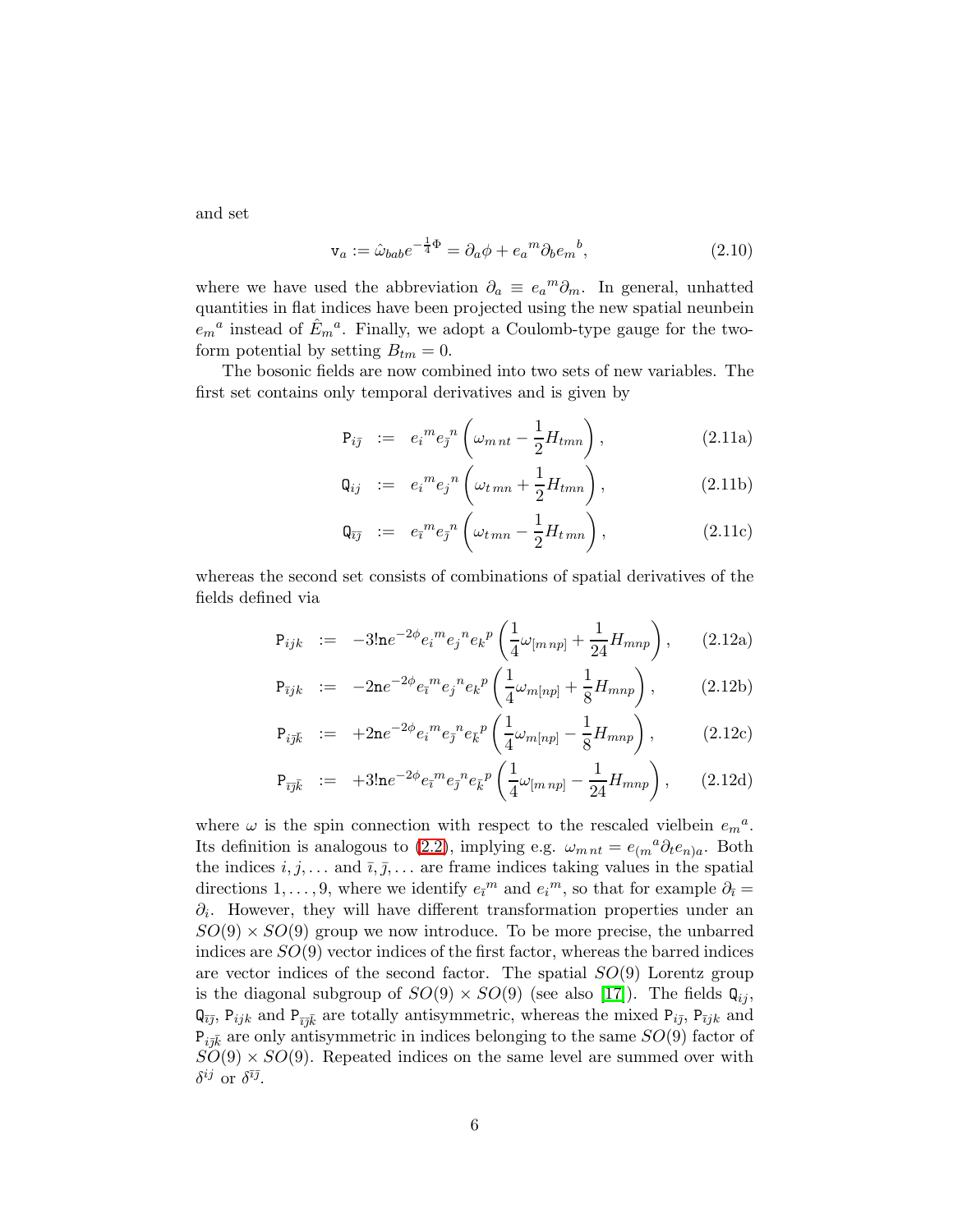We note that the total number of components in  $P_{ijk}$ ,  $P_{\bar{i}jk}$ ,  $P_{\bar{i}jk}$  and  $P_{\bar{i}k}$ is 816 whereas the number of independent components of the supergravity variables  $\omega_{mnp}$  and  $H_{mnp}$  involved in the redefinition is only 408 so that the redefinition is not one-to-one. Hence, there are equivalent ways of expressing a supergravity expression in these new variables. Our choice is such that it connects well to the  $DE_{10}$  analysis.

### 2.3 Supergravity dynamics

We now take certain combinations of the equations of motion [\(2.5\)](#page-4-2) after separating the time index 0 from the spatial indices a. The independent components of the equations of motion then are

$$
\hat{K}_{ab} = 0, \qquad \hat{K}_{00} = 0, \qquad \hat{K}_{a0} = 0, \n\hat{M}_{ab} = 0, \qquad \hat{M}_{a0} = 0, \qquad \hat{S} = 0.
$$
\n(2.13)

We combine the symmetric Einstein equation and the antisymmetric twoform equation into a single tensor equation with no definite symmetry

$$
N^2 \left( \hat{K}_{ab} - \frac{1}{4} \delta_{ab} \hat{S} + \frac{1}{2} e^{\frac{1}{2} \Phi} \hat{M}_{ab} \right) = 0.
$$
 (2.14)

<span id="page-6-1"></span><span id="page-6-0"></span>In the new variables  $(2.11)$  and  $(2.12)$ , the equation  $(2.14)$  takes the form

$$
\mathbf{n}D_t\left(\mathbf{n}^{-1}\mathbf{P}_{i\bar{j}}\right) - e^{2\phi}\left(\mathbf{P}_{ikl}\mathbf{P}_{\bar{j}kl} + 2\mathbf{P}_{\bar{k}il}\mathbf{P}_{l\bar{k}\bar{j}} + \mathbf{P}_{i\bar{k}\bar{l}}\mathbf{P}_{\bar{j}\bar{k}\bar{l}}\right)
$$
\n
$$
= \mathbf{n}\partial_p\left[e_k{}^p\mathbf{P}_{\bar{j}ki} - e_k{}^p\mathbf{P}_{i\bar{k}\bar{j}}\right] - e^{2\phi}\left(\mathbf{P}_{ikl}\mathbf{P}_{\bar{j}kl} + \mathbf{P}_{i\bar{k}\bar{l}}\mathbf{P}_{\bar{j}\bar{k}\bar{l}} - 2\mathbf{P}_{\bar{k}il}\mathbf{P}_{l\bar{k}\bar{j}}\right)
$$
\n
$$
-\mathbf{n}^2e^{-2\phi}\partial_{(i}\mathbf{v}_{\bar{j}}) + \mathbf{n}e^{-\phi}\partial_{(i}\left[\mathbf{n}e^{-\phi}\left(\mathbf{n}^{-1}\partial_{\bar{j}}\right)\mathbf{n} - \partial_{\bar{j}}\phi\right)\right]
$$
\n(2.15)

<span id="page-6-2"></span>with the  $SO(9) \times SO(9)$  covariant derivative  $D_t$  acting on  $P_{i\bar{j}}$  via

$$
D_t P_{i\bar{j}} := \partial_t P_{i\bar{j}} + Q_{ik} P_{k\bar{j}} + Q_{\bar{j}\bar{k}} P_{i\bar{k}}.
$$
\n(2.16)

The dilaton equation of motion [\(2.5c\)](#page-4-3) can be combined with the spatial trace of the Einstein equation by

$$
N^2 \left(\frac{1}{4}\hat{S} - \delta^{ab}\hat{K}_{ab}\right) = 0\tag{2.17}
$$

<span id="page-6-3"></span>to give the first scalar equation of motion

$$
n\partial_t \left( n^{-1} \partial_t \phi \right) + \frac{1}{6} e^{2\phi} \left( P_{ijk} P_{ijk} + 3 P_{\bar{\imath}jk} P_{\bar{\imath}jk} + 3 P_{i\bar{\jmath}\bar{k}} P_{i\bar{\jmath}\bar{k}} + P_{\bar{\imath}\bar{\jmath}\bar{k}} P_{\bar{\imath}\bar{\jmath}\bar{k}} \right)
$$
  
= 
$$
n^2 e^{-2\phi} \left[ 2\partial_a v_a - \frac{1}{2} \Omega^{abc} \Omega_{acb} - v_a v_a \right]
$$

$$
-n e^{-\phi} \partial_a \left( n e^{-\phi} \left[ n^{-1} \partial_a n - \partial_a \phi \right] \right) + n^2 e^{-2\phi} v_a \left[ n^{-1} \partial_a n - \partial_a \phi \right].
$$
 (2.18)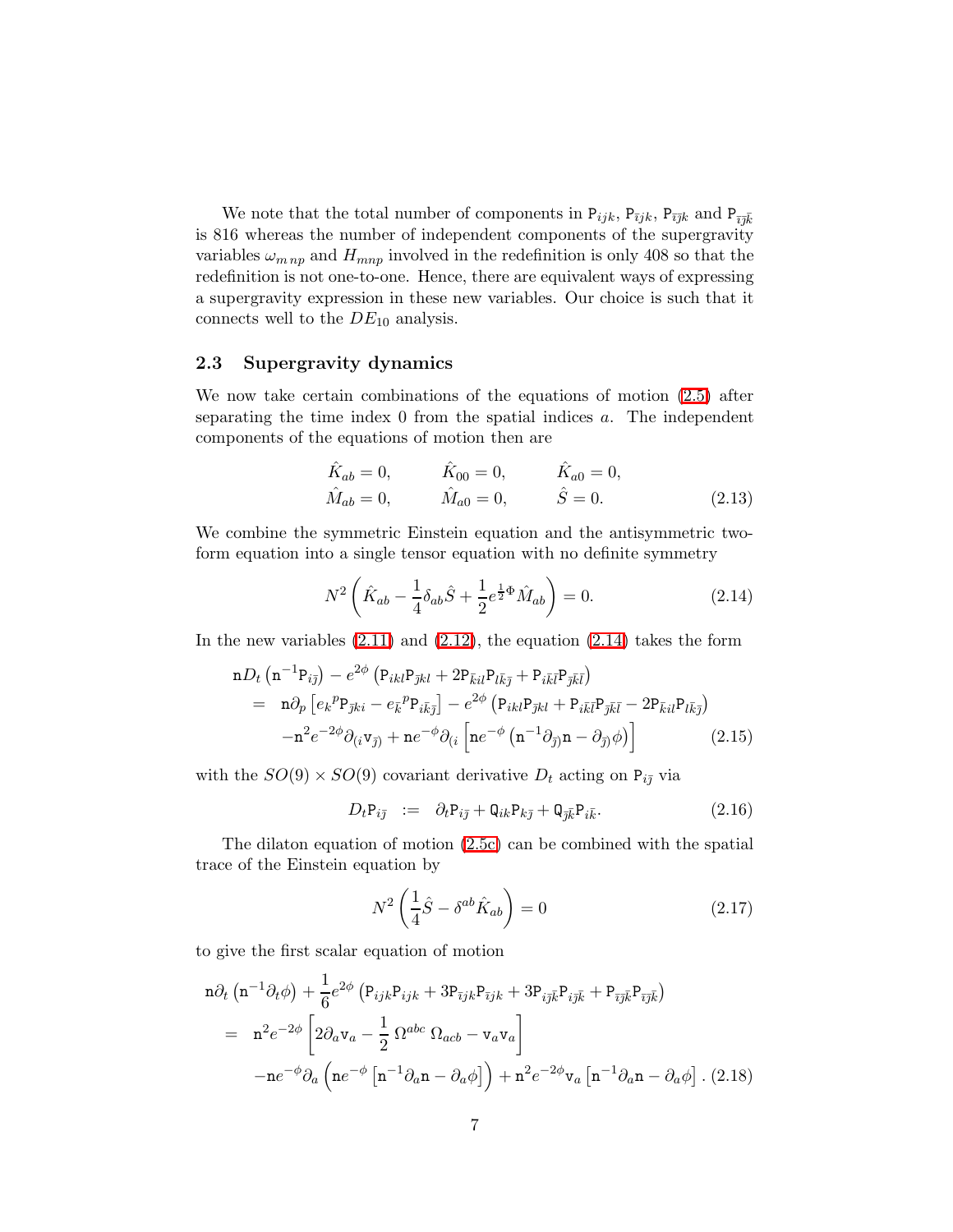Furthermore, we have an independent second scalar equation

$$
-N^2(\hat{K}_{00} + \delta^{ab}\hat{K}_{ab}) = 0,
$$
\n(2.19)

<span id="page-7-3"></span>which is proportional to the Hamiltonian constraint. In the new variables it reads

$$
-(\partial_t \phi)^2 + P_{i\bar{j}} P_{i\bar{j}} + \frac{1}{6} e^{2\phi} \left( P_{ijk} P_{ijk} + 3 P_{\bar{i}jk} P_{\bar{i}jk} + 3 P_{i\bar{j}\bar{k}} P_{i\bar{j}\bar{k}} + P_{\bar{i}\bar{j}\bar{k}} P_{\bar{i}\bar{j}\bar{k}} \right)
$$
  
= 
$$
\mathbf{n}^2 e^{-2\phi} \left[ 2\partial_a \mathbf{v}_a - \frac{1}{2} \Omega^{abc} \Omega_{acb} - \mathbf{v}_a \mathbf{v}_a \right].
$$
 (2.20)

Finally, we have two vector equations stemming from the Gauss constraint on the two-form field,  $\hat{M}_{a0} = 0$ , and the diffeomorphism constraint,  $\hat{K}_{a0} = 0$ . We combine them by

<span id="page-7-0"></span>
$$
Ne^{-\frac{1}{4}\Phi}(\hat{K}_{a0} \pm \frac{1}{2}e^{\frac{1}{2}\Phi}\hat{M}_{a0}) = 0
$$
\n(2.21)

<span id="page-7-4"></span>and get the two vector constraint equations

$$
0 = \mathbf{n}\partial_m \left[ e_j^m \mathbf{n}^{-1} \mathbf{P}_{i\bar{j}} \right] + 2\mathbf{n}^{-1} e^{2\phi} \mathbf{P}_{\bar{j}ki} \mathbf{P}_{k\bar{j}} + \mathbf{n} e^{-\phi} \partial_i \left( \mathbf{n}^{-1} e^{\phi} \partial_t \phi \right), \quad (2.22a)
$$

$$
0 = \mathbf{n}\partial_m \left[ e_j^m \mathbf{n}^{-1} \mathbf{P}_{j\bar{\imath}} \right] - 2\mathbf{n}^{-1} e^{2\phi} \mathbf{P}_{j\bar{k}\bar{\imath}} \mathbf{P}_{j\bar{k}} + \mathbf{n} e^{-\phi} \partial_{\bar{\imath}} \left( \mathbf{n}^{-1} e^{\phi} \partial_t \phi \right). (2.22b)
$$

The equations  $(2.15)-(2.22)$  $(2.15)-(2.22)$  are completely equivalent to the set of bosonic equations of motion [\(2.5\)](#page-4-2) upon substitution of the definitions [\(2.11\)](#page-5-0) and [\(2.12\)](#page-5-1).

We conclude this section by giving the Bianchi identities [\(2.6a\)](#page-4-4) and [\(2.6b\)](#page-4-4) in an appropriate form. Starting from the equations

<span id="page-7-2"></span>
$$
n e^{-2\phi} D_t \left( n^{-1} e^{2\phi} P_{ijk} \right) + 3 P_{[i|I} P_{\bar{l}|jk]} = -\frac{3}{2} \partial_{[i} Q_{jk]}, \qquad (2.23a)
$$

<span id="page-7-1"></span>
$$
n e^{-2\phi} D_t \left( n^{-1} e^{2\phi} P_{\bar{i}jk} \right) + P_{l\bar{i}} P_{ljk} + 2 P_{[j|\bar{l}|} P_{k]\bar{i}\bar{l}} = -\frac{1}{2} \partial_{\bar{i}} Q_{jk} + \partial_{[j} P_{k]\bar{i}}, (2.23b)
$$

$$
n e^{-2\phi} D_t \left( n^{-1} e^{2\phi} P_{i\bar{j}\bar{k}} \right) + P_{i\bar{l}} P_{\bar{l}j\bar{k}} + 2 P_{l[\bar{j}} P_{\bar{k}]} i l = \frac{1}{2} \partial_i Q_{j\bar{k}} - \partial_{[\bar{j}} P_{|i|\bar{k}]}, \tag{2.23c}
$$

$$
n e^{-2\phi} D_t \left( n^{-1} e^{2\phi} P_{\bar{\imath} \bar{\jmath} \bar{k}} \right) + 3 P_{l[\bar{\imath}} P_{|l|\bar{\jmath} \bar{k}]} = \frac{3}{2} \partial_{[\bar{\imath}} Q_{\bar{\jmath} \bar{k}]}, \qquad (2.23d)
$$

one recovers the Bianchi identities by taking suitable combinations. For the Bianchi identity  $\hat{D}_{[0} \hat{H}_{abc]} = 0$  one has to sum [\(2.23a\)](#page-7-1) and [\(2.23d\)](#page-7-1), whereas  $\hat{R}_{[0bcd]} = 0$  corresponds to the difference between [\(2.23a\)](#page-7-1) and [\(2.23d\)](#page-7-1). The difference between [\(2.23b\)](#page-7-1) and [\(2.23c\)](#page-7-1) gives the identity  $R_{[0ab]c} = 0$ . The Bianchi identities with purely spatial indices will not be discussed here but they can also be rewritten in the new variables of [\(2.11\)](#page-5-0) and [\(2.12\)](#page-5-1).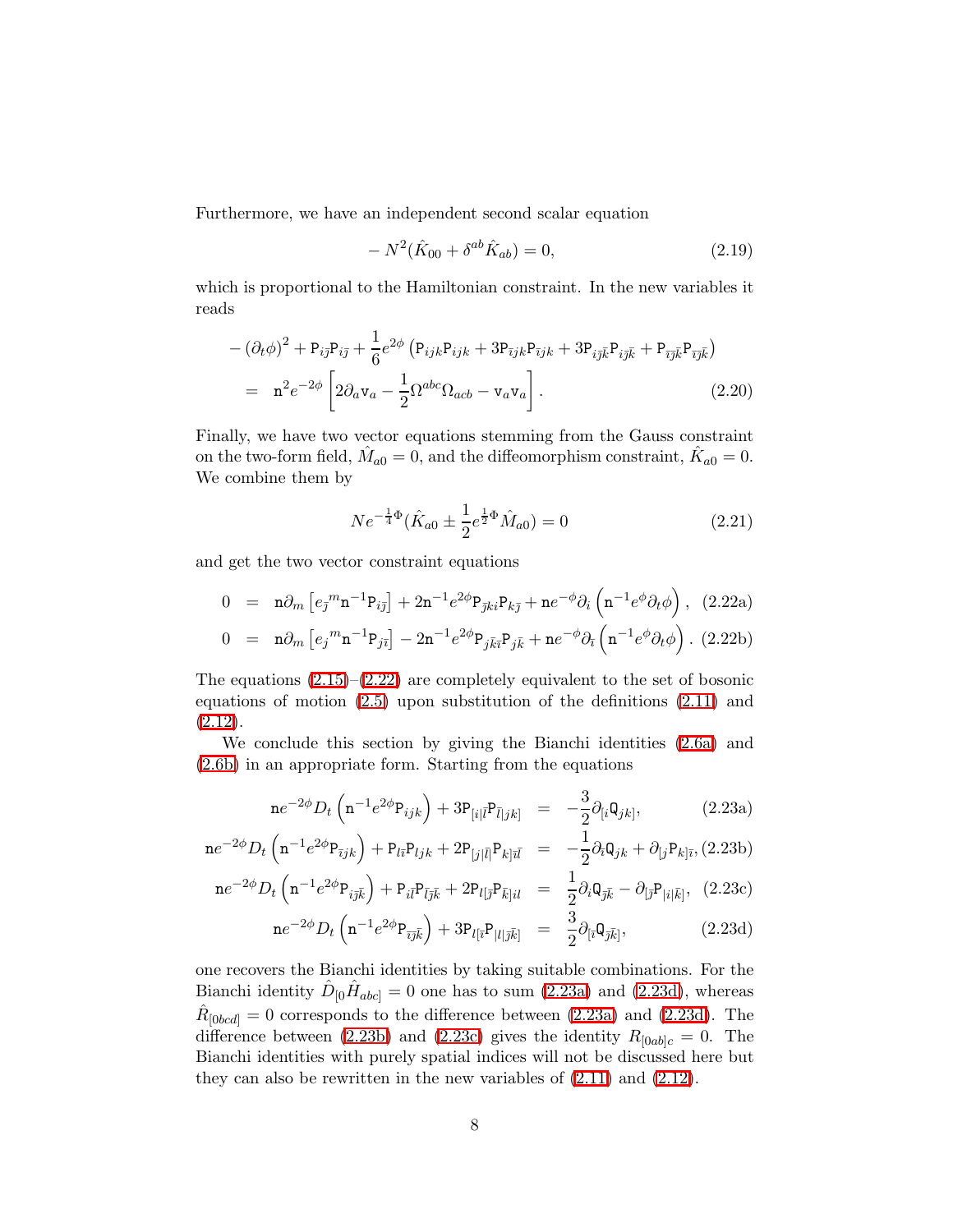# <span id="page-8-0"></span>3 The geodesic  $DE_{10}/K(DE_{10})$  coset model

#### <span id="page-8-4"></span>3.1 Abstract derivation of the equations of motion

The abstract  $D = 1$   $\sigma$ -model on any group coset  $G/H$  is given in terms of a representative  $V(t) \in G/H$ , where t is the parameter along the world-line. The velocity along this worldline pulled backed to the identity is the  $Lie(G)$ valued expression  $\partial_t \mathcal{V} \mathcal{V}^{-1}$  that can be decomposed into generators along Lie( $H$ ) and Lie( $G/H$ ) as

$$
\partial_t \mathcal{V} \mathcal{V}^{-1} = \mathcal{Q} + \mathcal{P},\tag{3.1}
$$

<span id="page-8-3"></span>where  $\mathcal{Q} \in \text{Lie}(H)$  are the unbroken gauge connections in the language of non-linear realisations, and  $\mathcal{P} \in \text{Lie}(G/H)$  correspond to the velocity components in the direction of the 'broken' generators. Using the invariant symmetric form ( $\equiv$  Cartan–Killing form)<sup>7</sup>  $\langle \cdot | \cdot \rangle$  on Lie(G), we define a Lagrange function that determines the dynamics of the bosonic  $D = 1$   $\sigma$ -model

$$
L = \frac{1}{4} n^{-1} \langle \mathcal{P} | \mathcal{P} \rangle.
$$
 (3.2)

<span id="page-8-1"></span>The Lagrange function is invariant under the standard non-linear transformation  $V(t) \to h(t)V(t)g^{-1}$  for local  $h(t) \in H$  and global  $g \in G$ . The factor  $n(t)$  ensures reparametrisation invariance along the world-line and, since we have no mass term in  $L$ , the massless particle will move on a null trajectory.<sup>8</sup>

In order to derive the equations of motion from this Lagrange function we consider variations of the field  $\mathcal V$  associated with a derivation  $\delta$  which is assumed to commute with time derivative  $\partial_t$ . Under this variation we get a similar decomposition  $\delta V V^{-1} = \Sigma + \Lambda$  for  $\Sigma \in \text{Lie}(H)$  and  $\Lambda \in \text{Lie}(G/H)$ . Substituting this variation into the Lagrange function  $(3.2)$  leads to the H covariant  $\sigma$ -model equations of motion

<span id="page-8-6"></span>
$$
n\partial_t(n^{-1}\mathcal{P}) - [\mathcal{Q}, \mathcal{P}] = 0 \tag{3.3}
$$

<span id="page-8-2"></span>and the null constraint<sup>9</sup>

$$
\langle \mathcal{P} | \mathcal{P} \rangle = 0. \tag{3.4}
$$

Using the  $H$  covariant derivative

$$
\mathcal{D} = \partial_t - \mathcal{Q},\tag{3.5}
$$

<span id="page-8-5"></span><sup>7</sup>This is the invariant trace in the adjoint representation in the finite-dimensional case. <sup>8</sup>This is only possible if the invariant form  $\langle \cdot | \cdot \rangle$  is *indefinite* as in our case.

<sup>&</sup>lt;sup>9</sup>We assume here that  $V$  and n are independent.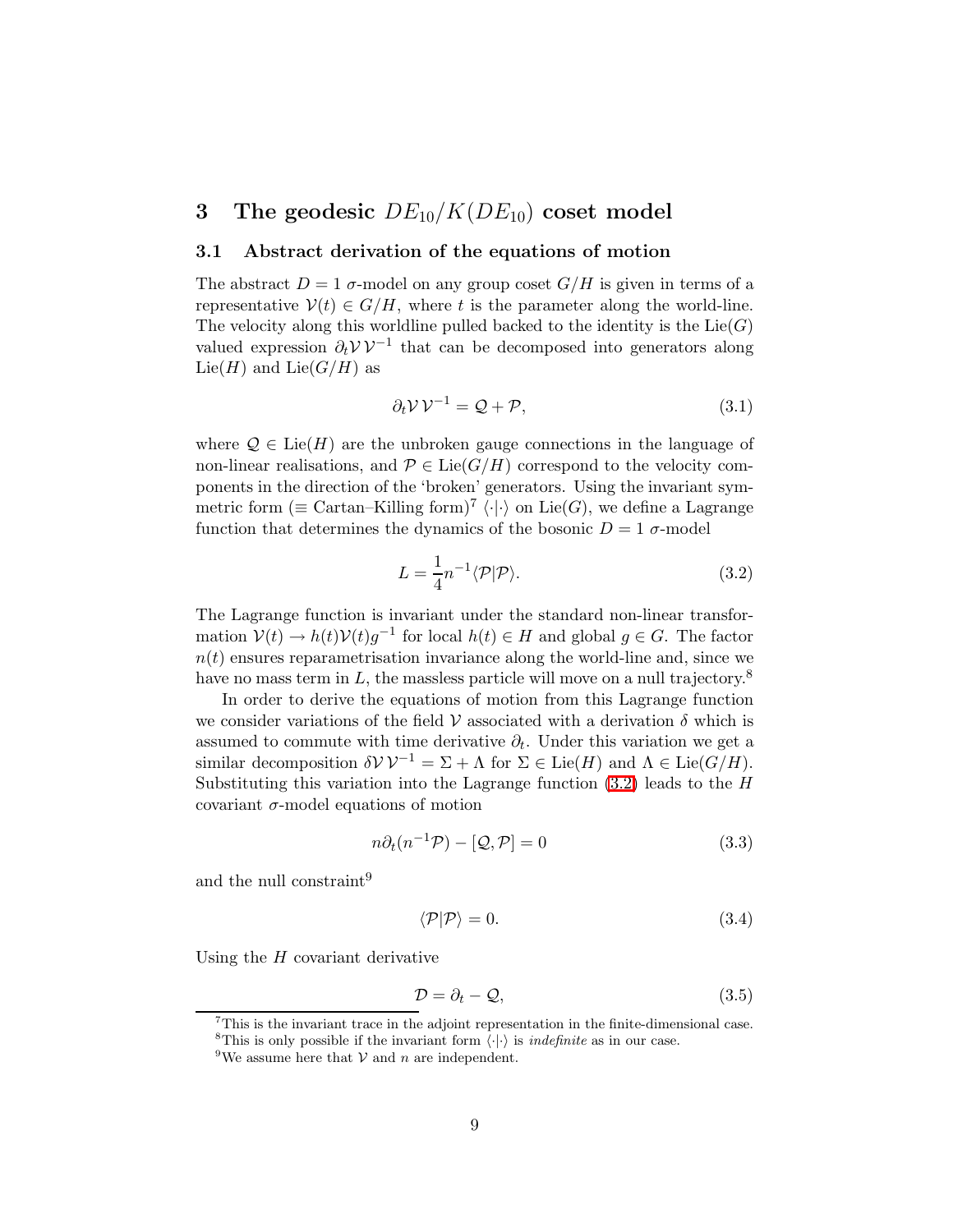

<span id="page-9-0"></span>Figure 1: Dynkin diagram of  $Lie(DE_{10})$  with numbering of nodes. The solid nodes mark the  $\mathfrak{so}(9,9) \equiv \text{Lie}(D_9)$  subalgebra.

where Q acts on a H representation, here the algebraic coset  $Lie(G/H)$ , eq. [\(3.3\)](#page-8-2) can also be written as

$$
\mathcal{D}(n^{-1}\mathcal{P}) = 0.\tag{3.6}
$$

For any Kac-Moody algebra [\[27\]](#page-26-1), there is a generalized transposition map  $-\omega$  mapping the Chevalley generators  $e_i$ ,  $f_i$  and  $h_i$  with  $i = 1, \ldots, \text{rk}(\text{Lie}(G))$ to themselves by

$$
-\omega(e_i) = f_i \quad , \quad -\omega(f_i) = e_i \quad , \quad -\omega(h_i) = h_i. \tag{3.7}
$$

As  $\omega^2 = \mathbf{1}_{\text{Lie}(G)}$ , we can decompose any  $\text{Lie}(G)$ -valued object into eigenspaces  $\mathcal{Q} \in \text{Lie}(H)$  and  $\mathcal{P} \in \text{Lie}(G/H)$  via

$$
-\omega(\mathcal{P}) = \mathcal{P} \qquad , \qquad -\omega(\mathcal{Q}) = -\mathcal{Q}. \tag{3.8}
$$

H is then referred to as the maximal compact<sup>10</sup> subgroup of G, which we denote by  $K(G)$ . Now we study this general set-up for the case of  $G = DE_{10}$ and  $H = K(DE_{10})$ .

### <span id="page-9-1"></span>3.2 The  $D_9$  level decomposition of Lie( $DE_{10}$ )

The Lie algebra  $Lie(DE_{10})$  is an infinite-dimensional hyperbolic Kac–Moody algebra [\[27\]](#page-26-1) with Dynkin diagram given in figure [1](#page-9-0) and we consider it in split real form. In order to analyse the dynamical equation [\(3.3\)](#page-8-2), we need to know the structure constants of  $Lie(DE_{10})$ . However, a closed representation of  $Lie(DE_{10})$  is not known. The only known presentation of  $Lie(DE_{10})$  is in terms of simple generators  $e_i$ ,  $f_i$  and  $h_i$  (for  $i = 1, \ldots, 10$ ) and defining relations among them [\[27\]](#page-26-1). These simple generators and their independent multiple commutators form a basis of the vector spaces  $\mathfrak{n}_+$ ,  $\mathfrak{n}_-$  and the

 $10$ In the case of a finite-dimensional Lie group  $G$ , this is the standard notion of a compact manifold.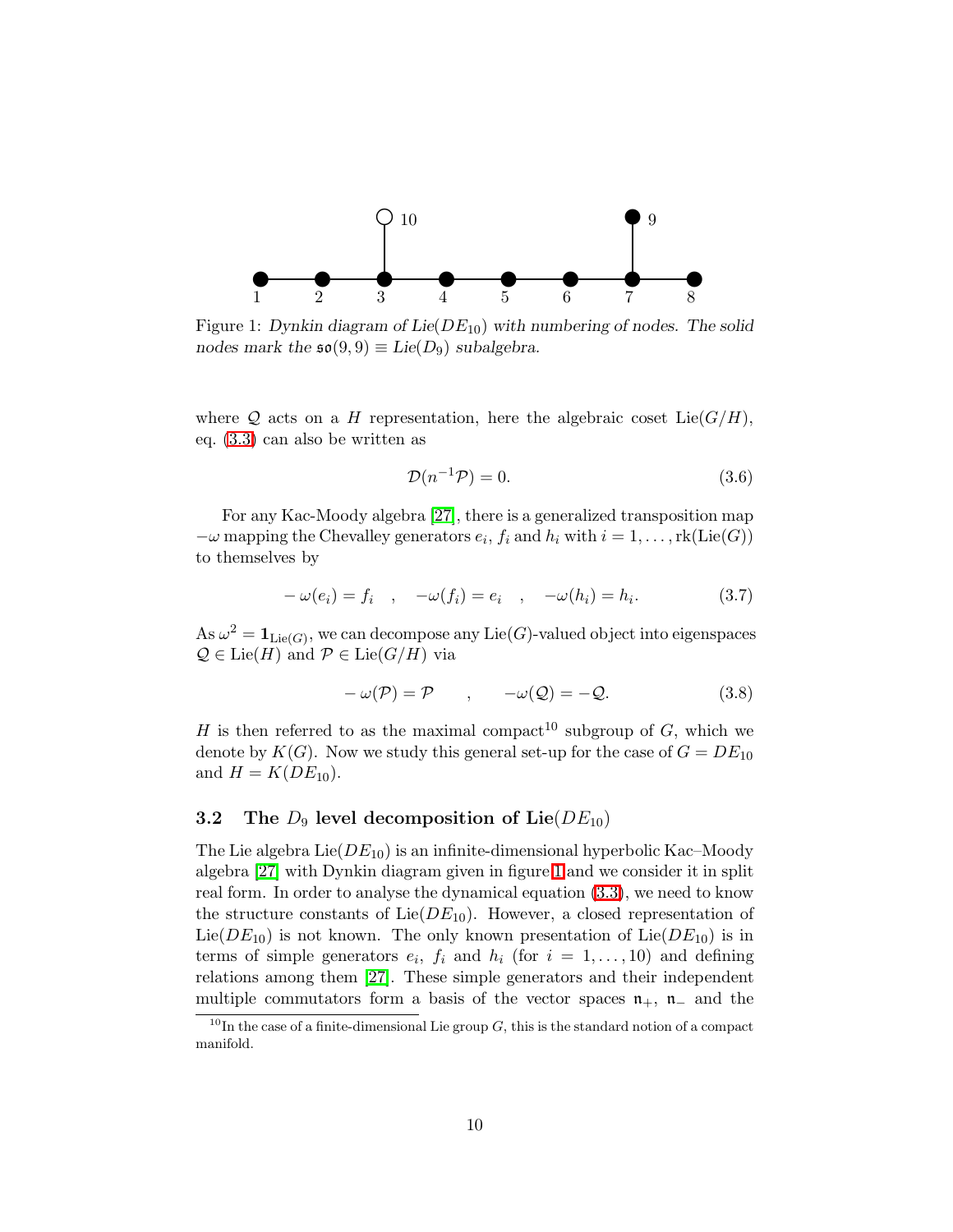Cartan subalgebra h respectively. Thus, one obtains the following decomposition of Lie $(DE_{10})$ :

$$
\text{Lie}(DE_{10}) = \mathfrak{n} \oplus \mathfrak{h} \oplus \mathfrak{n} \tag{3.9}
$$

Next, we define the level  $\ell$  of a homogeneous element of  $\mathfrak{n}_+$  with respect to  $D_9 \equiv \text{Lie}(SO(9,9))$  to be the number of times  $e_{10}$  appears in the corresponding multiple commutator. This definition can be extended to the entire Kac–Moody algebra by counting  $f_{10}$  negatively and setting the degree of  $\mathfrak h$ to zero. Thus, we have constructed an integer grading of  $Lie(DE_{10})$ , given by the level decomposition into subspaces labelled by levels  $\ell \in \mathbb{Z}$ . The level  $\ell$  piece in this decomposition is finite-dimensional and is mapped to itself under the adjoint action of the  $\ell = 0$  piece. Therefore any fixed level  $\ell$  is a sum of irreducible representations of the  $\ell = 0$  subalgebra of Lie( $DE_{10}$ ) and we first study  $\ell = 0.11$ 

Following from this definition, the subspace with level  $\ell = 0$  consists of all multiple generators of  $e_i$ ,  $f_i$  for  $i = 1, ..., 9$  and all ten Cartan subalgebra elements. Leaving out all  $e_{10}$  and  $f_{10}$  generators in commutators one arrives at a Lie( $D_9$ ) subalgebra of Lie( $DE_{10}$ ) as also evident from figure [1.](#page-9-0) A certain linear combination of the ten Cartan elements  $h_i$  is orthogonal to this  $\mathfrak{so}(9,9)$  and therefore the resulting  $\ell = 0$  subalgebra of Lie( $DE_{10}$ ) is the direct sum  $\mathfrak{so}(9,9) \oplus \mathfrak{gl}(1)$ .

We denote the  $SO(9,9)$  generators by  $M^{IJ} = -M^{JI}$  and take their commutation relation to be

$$
[M^{IJ}, M^{KL}] = \eta^{KI} M^{JL} - \eta^{KJ} M^{IL} - \eta^{LI} M^{JK} + \eta^{LJ} M^{IK}
$$
 (3.10)

with

$$
\eta^{IJ} = \text{diag}(\mathbf{1}_9, -\mathbf{1}_9) \iff \eta^{ij} = \delta^{ij} = -\eta^{\bar{i}\bar{j}}; \ \eta^{i\bar{j}} = \eta^{\bar{i}j} = 0, \tag{3.11}
$$

where we made use of the  $SO(9) \times SO(9)$ -indices  $I \equiv (i, \bar{i})$ .<sup>12</sup> We use  $\eta_{IJ}$  to raise and lower  $SO(9,9)$  indices in the standard fashion. With the Cartan– Killing form

$$
\langle M^{IJ} | M^{KL} \rangle = \eta^{KJ} \eta^{IL} - \eta^{KI} \eta^{JL}, \qquad (3.12)
$$

we can split the generators into compact and non-compact ones

$$
J^{ij} := M^{ij} \quad , \quad J^{\bar{\imath} \bar{\jmath}} := -M^{\bar{\imath} \bar{\jmath}} \quad ; \quad S^{i\bar{\jmath}} := M^{i\bar{\jmath}}, \tag{3.13}
$$

<span id="page-10-0"></span><sup>&</sup>lt;sup>11</sup>Further details on this decomposition can be found in  $[17]$ ; the general technique of level decompositions is explained for example in [\[20,](#page-25-7) [28,](#page-26-2) [29,](#page-26-3) [30\]](#page-26-4).

<sup>&</sup>lt;sup>12</sup>The explicit mapping between the  $D_9$  Chevalley operators and the  $M^{IJ}$  can be found in [\[17\]](#page-25-4).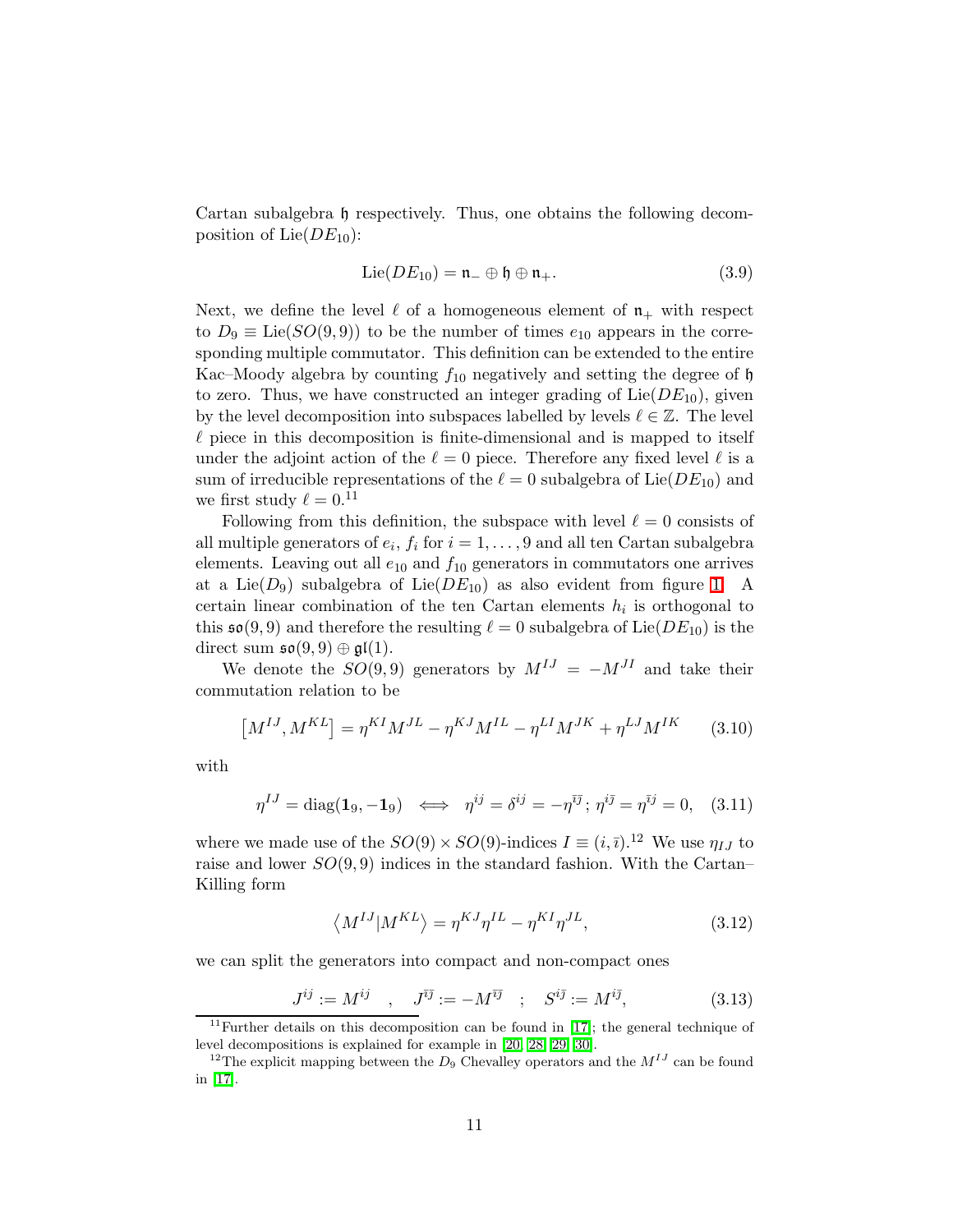where  $J^{ij}$  and  $J^{ij}$  generate the two  $SO(9)$ -groups of  $SO(9) \times SO(9)$ , whereas the symmetric  $S^{i\bar{j}}$  is a coset generator. The generator of  $GL(1)$  will be denoted  $T$  and satifies

$$
[T, M^{IJ}] = 0,
$$
  

$$
\langle T|T \rangle = -1.
$$
 (3.14)

Restricting Lie( $DE_{10}$ ) to level  $\ell = 1$  constitutes an irreducible representation of Lie( $D_9 \times GL(1)$ ) which is in an antisymmetric three-tensor representation of  $SO(9,9)$ , denoted by  $E^{IJK}$ , and carries  $GL(1)$  charge  $+1$ :

$$
[T, E^{IJK}] = E^{IJK}, \qquad (3.15a)
$$

$$
[M^{IJ}, E^{KLM}] = 3\eta^{I[K} E^{LM]J} - 3\eta^{J[K} E^{LM]I}.
$$
 (3.15b)

<span id="page-11-0"></span>The commutation relations for the elements  $F_{IJK} := -\omega(E^{IJK})$  on level  $\ell = -1$  are obtained by using the generalized transposition  $-\omega$  on [\(3.15a\)](#page-11-0) and [\(3.15b\)](#page-11-0) to give

$$
\left[T, F^{IJK}\right] = -F^{IJK},\tag{3.16a}
$$

$$
[M^{IJ}, F^{KLM}] = 3\eta^{I[K}F^{LM]J} - 3\eta^{J[K}F^{LM]I}.
$$
 (3.16b)

Here, indices have been raised with  $\eta^{IJ}$ . If we fix the normalization by<sup>13</sup>

$$
\left\langle E^{IJK}|F_{LMN}\right\rangle \ := \ 12\delta^{IJK}_{LMN},\tag{3.17}
$$

the invariance of the Cartan–Killing form yields the  $Lie(DE_{10})$  commutation relation

$$
[E^{IJK}, F_{LMN}] = -12\delta^{IJK}_{LMN}T - 36\delta^{[IJ}_{[LM}\eta_{N]P}M^{K]P}.
$$
 (3.18)

In summary, we have the following set of generators of  $DE_{10}$  on levels  $|\ell| \leq 1$ in a decomposition with respect to  $D_9$ :

|           | $' = -1$  | $\ell=0$             | $\ell = 1$ |
|-----------|-----------|----------------------|------------|
| Generator | $F_{IJK}$ | $M^{IJ}$ T $E^{IJK}$ |            |
| Dimension |           | $153 + 1$            |            |

As we will not use any further generators in this paper, we will not discuss the representation theory of the higher levels. More details and extensive tables up to  $\ell = 5$  can be found in [\[17\]](#page-25-4).

<sup>13</sup>We use  $\delta_{L_1...L_l}^{I_1...I_l} := \delta_{L_1}^{[I_1} \cdots \delta_{L_l}^{I_l]}$  and antisymmetrisations of strength one.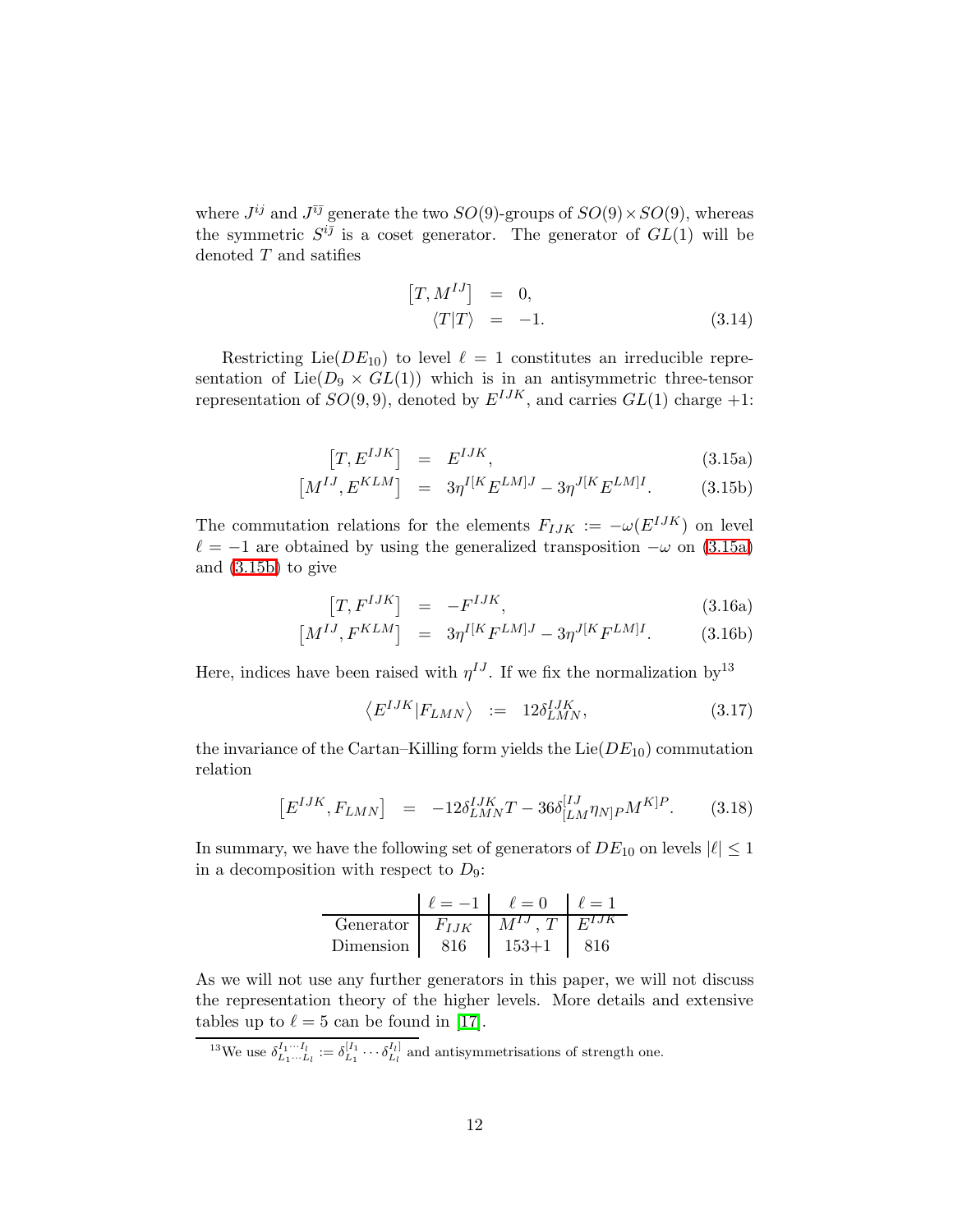#### 3.3  $\sigma$ -model equation truncated at  $D_9$  level 1

Given the knowledge of the generators up to level  $\ell = 1$  we can parametrise the  $DE_{10}/K(DE_{10})$  coset element  $V$  by

$$
\mathcal{V}(t) = e^{\varphi(t) T} e^{\frac{1}{2} v_{IJ}(t) M^{IJ}} e^{\frac{1}{3!} A_{IJK}(t) E^{IJK}} \dots \tag{3.19}
$$

in a Borel gauge consisting of only generators of levels  $\ell \geq 0$ . Singling out the  $GL(1)$ -generator T will introduce a factor  $e^{\ell \varphi}$  for the level  $\ell$  term when evaluating the velocity [\(3.1\)](#page-8-3), which we truncate for all  $\ell \geq 2^{14}$  Hence, we get the parametrisation  $\partial_t \mathcal{V} \mathcal{V}^{-1} = \mathcal{P} + \mathcal{Q}$  with

$$
\mathcal{P} = \partial_t \varphi T + P_{i\bar{j}} S^{i\bar{j}} + \frac{1}{3!} e^{\varphi} P_{IJK} S^{IJK},
$$
  
\n
$$
\mathcal{Q} = \frac{1}{2} Q_{ij} J^{ij} + \frac{1}{2} Q_{\bar{i}\bar{j}} J^{\bar{i}\bar{j}} + \frac{1}{3!} e^{\varphi} P_{IJK} J^{IJK},
$$
(3.20)

<span id="page-12-1"></span><span id="page-12-0"></span>where we have introduced a new notation for the coset generator  $S^{IJK}$  and the  $K(DE_{10})$ -generator  $J^{IJK}$ 

$$
S^{IJK} := \frac{1}{2} \left( E^{IJK} - \omega(E^{IJK}) \right), \tag{3.21a}
$$

$$
J^{IJK} := \frac{1}{2} \left( E^{IJK} + \omega (E^{IJK}) \right). \tag{3.21b}
$$

The occurrence of the same coefficient  $P_{IJK}$  in  $\mathcal P$  and  $\mathcal Q$  in [\(3.20\)](#page-12-0) is due to our Borel gauge condition. Although we could work out  $P_{IJK}$  explicitly in terms of the coset coordinate fields  $v_{IJ}$  and  $A_{IJK}$  we will leave it in this compact form since this will be sufficient for the comparison with the  $\sigma$ -model equations of motion [\(3.3\)](#page-8-2).

In section [3.1,](#page-8-4) we mentioned that the  $\sigma$ -model equations of motion [\(3.3\)](#page-8-2) are only  $H = K(DE_{10})$ -covariant, whereas the  $G = DE_{10}$ -covariance is broken. However,  $SO(9,9)$  is not a subgroup of  $K(DE_{10})$ , only its maximal compact subgroup  $SO(9) \times SO(9)$  is. Hence for our truncation chosen, we can only expect to get  $SO(9) \times SO(9)$  covariant equations of motion. This is already obvious from the definitions of the generators [\(3.21a\)](#page-12-1) and [\(3.21b\)](#page-12-1):  $S^{IJK}$  and  $J^{IJK}$  do not transform as  $SO(9,9)$  tensors, but as  $SO(9) \times SO(9)$ tensors. Therefore, we also decompose the  $SO(9,9)$  tensor  $P_{IJK}$  into its irreducible  $SO(9) \times SO(9)$  components  $P_{ijk}$ ,  $P_{ijk}$ ,  $P_{i\bar{j}\bar{k}}$  and  $P_{\bar{i}\bar{j}\bar{k}}$  and write the  $\sigma$ -model equations of motion [\(3.3\)](#page-8-2) for the level  $\ell = 0$ , *i.e.* projected on

<sup>&</sup>lt;sup>14</sup>In principle, we should add all higher level  $\ell$  D<sub>9</sub>-representations  $E^{(\ell)}$  with appropriate coefficients  $P^{(\ell)}$  to the parametrization. However, in the present discussion we want to restrict the levels to  $\ell \leq 1$ , which is consistently achieved by setting all coefficients  $P^{(\ell)} = 0$ initially for all  $\ell > 2$  [\[25\]](#page-25-12).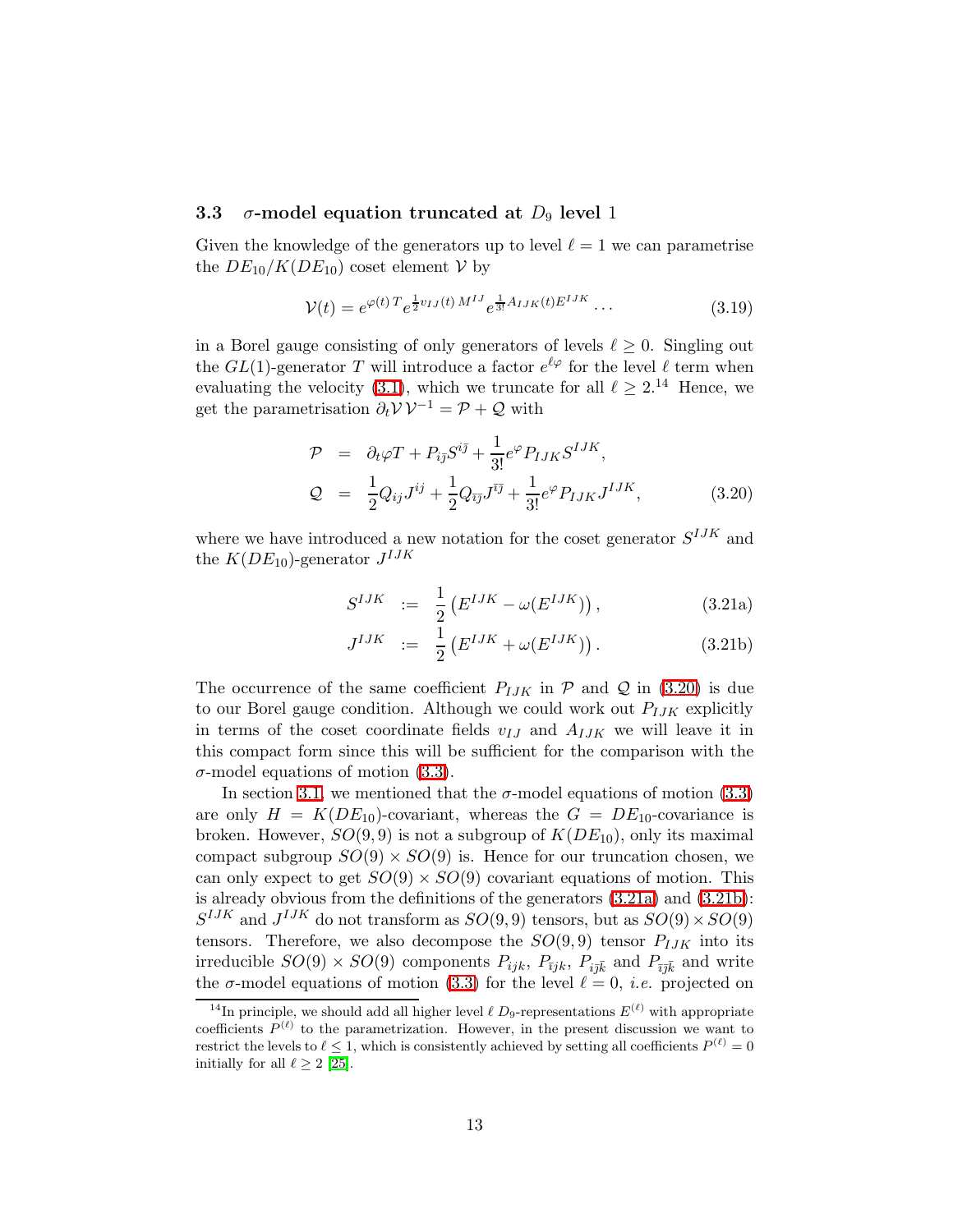<span id="page-13-4"></span>the coset generators T and  $S^{i\bar{\jmath}}$ , as

<span id="page-13-1"></span>
$$
0 = n\partial_t (n^{-1}\partial_t \varphi) + \frac{1}{6}e^{2\varphi} (P_{ijk}P_{ijk} + 3P_{ijk}P_{ijk} + 3P_{ij\bar{k}}P_{ij\bar{k}} + P_{\bar{i}j\bar{k}}P_{i\bar{j}\bar{k}}), (3.22a) 0 = nD_t (n^{-1}P_{i\bar{j}}) - e^{2\varphi} (P_{ikl}P_{\bar{j}kl} + 2P_{\bar{k}il}P_{l\bar{k}\bar{j}} + P_{i\bar{k}\bar{l}}P_{\bar{j}\bar{k}\bar{l}}).
$$
 (3.22b)

Here,  $D_t$  is the  $SO(9) \times SO(9)$  covariant derivative of  $(2.16)$  with the connection  $(Q_{ij}, Q_{\bar{i}j})$ . The  $\sigma$ -model equations of motion [\(3.3\)](#page-8-2) for the level  $\ell = 1$ , *i.e.* projected on the generators  $S^{ijk}$ ,  $S^{ijk}$ ,  $S^{ijk}$  and  $S^{i\bar{j}\bar{k}}$ , are

<span id="page-13-0"></span>
$$
ne^{-2\varphi}D_t\left(n^{-1}e^{2\varphi}P_{ijk}\right) + 3P_{[i|\bar{l}}P_{\bar{l}|jk]} = 0, \qquad (3.23a)
$$

$$
ne^{-2\varphi}D_t\left(n^{-1}e^{2\varphi}P_{\bar{i}jk}\right) + P_{\bar{i}i}P_{ljk} + 2P_{[j|\bar{l}}P_{k|\bar{l}\bar{l}} = 0, \qquad (3.23b)
$$

$$
ne^{-2\varphi}D_t\left(n^{-1}e^{2\varphi}P_{i\bar{j}\bar{k}}\right) + P_{i\bar{l}}P_{\bar{l}j\bar{k}} + 2P_{l[\bar{j}}P_{\bar{k}]}i\bar{l} = 0, \qquad (3.23c)
$$

$$
ne^{-2\varphi}D_t\left(n^{-1}e^{2\varphi}P_{\bar{i}\bar{j}\bar{k}}\right) + 3P_{l[\bar{i}}P_{l|\bar{j}\bar{k}]} = 0. \qquad (3.23d)
$$

As we set  $P^{(\ell)} = 0$  for  $\ell \geq 2$  initially, the equation [\(3.3\)](#page-8-2), describing its time evolution, preserves this setting. However, written in terms of the field V parametrising the coset  $DE_{10}/K(DE_{10})$  this implies a non-trivial time evolution of the higher level fields. We stress that the terms extending the  $SO(9) \times SO(9)$  covariant derivative  $D_t$  in [\(3.23\)](#page-13-0) are the next terms in the full  $K(DE_{10})$  covariant derivative  $\mathcal{D}_t$  of [\(3.5\)](#page-8-5).

<span id="page-13-2"></span>We conclude this section with the null constraint  $\langle \mathcal{P}|\mathcal{P}\rangle = 0$ , cf. [\(3.4\)](#page-8-6), in this parametrisation

$$
0 = -(\partial_t \varphi)^2 + P_{i\bar{j}} P_{i\bar{j}} + \frac{1}{6} e^{2\varphi} \left( P_{ijk} P_{ijk} + 3P_{\bar{i}jk} P_{i\bar{j}k} + 3P_{i\bar{j}\bar{k}} P_{i\bar{j}\bar{k}} + P_{\bar{i}\bar{j}\bar{k}} P_{i\bar{j}\bar{k}} \right).
$$
 (3.24)

#### <span id="page-13-3"></span>3.4 Comparison of the  $\sigma$ -model with supergravity

Now we turn to the comparison of the level  $\ell = 0$   $\sigma$ -model equations of motion [\(3.22\)](#page-13-1) with the rewritten dynamical supergravity equations [\(2.15\)](#page-6-1) and [\(2.18\)](#page-6-3) and of the  $\ell = 1$  equations [\(3.23\)](#page-13-0) with the Bianchi constraints [\(2.23\)](#page-7-2). We will also compare the Hamiltonian constraint [\(2.20\)](#page-7-3) with the null constraint [\(3.24\)](#page-13-2). All these equations contain the following objects:

| $D = 10$ pure type I supergravity                                                                                                                                                                                         | $DE_{10}/K(DE_{10})$ $\sigma$ -model                                          |
|---------------------------------------------------------------------------------------------------------------------------------------------------------------------------------------------------------------------------|-------------------------------------------------------------------------------|
| $P_{i\bar{\jmath}}(t,\mathbf{x}), \ \mathbf{Q}_{i\bar{\jmath}}(t,\mathbf{x}), \ \mathbf{Q}_{\bar{\imath}\bar{\jmath}}(t,\mathbf{x})$                                                                                      | $P_{i\bar{\jmath}}(t), Q_{i\bar{\jmath}}(t), Q_{\bar{\imath}\bar{\jmath}}(t)$ |
| $P_{ijk}(t, \mathbf{x}), P_{\bar{i}jk}(t, \mathbf{x}), P_{i\bar{j}\bar{k}}(t, \mathbf{x}), P_{\bar{i}\bar{j}\bar{k}}(t, \mathbf{x})   P_{ijk}(t), P_{\bar{i}jk}(t), P_{i\bar{j}\bar{k}}(t), P_{\bar{i}\bar{j}\bar{k}}(t)$ |                                                                               |
| $\phi(t, \mathbf{x})$                                                                                                                                                                                                     | $\varphi(t)$                                                                  |
| n(t, x)                                                                                                                                                                                                                   | n(t)                                                                          |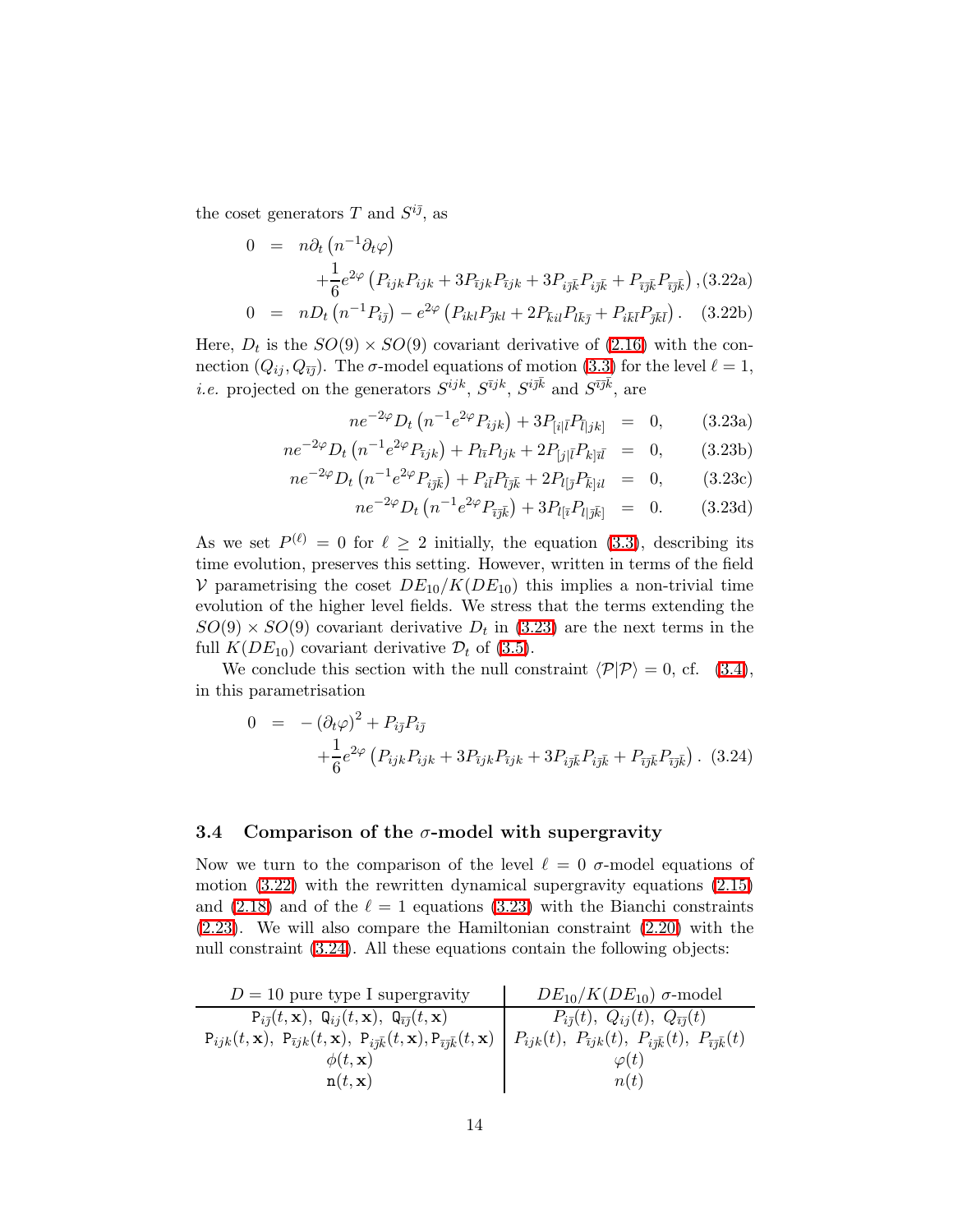Here, we have explicitly re-instated the dependence on the coordinates. Working locally in one coordinate chart  $(t, \mathbf{x})$  and keeping the spatial point  $x$  fixed, the time coordinate  $t$  of supergravity can be identified with the parameter along the world-line of the coset model, as already anticipated in the table above.

By comparing the supergravity equations and the  $\sigma$ -model equations, we see that we can match large parts of the equations by demanding that the supergravity quantities evaluated at the fixed spatial point x correspond to the  $\sigma$ -model quantities. In other words, the *dynamical dictionary* which maps (parts of) the supergravity equations to the  $\sigma$ -model equations consists of letting

$$
P_{i\bar{j}}(t, \mathbf{x}) \leftrightarrow P_{i\bar{j}}(t) \quad \text{for all } t \text{ (and fixed } \mathbf{x}) \tag{3.25}
$$

and similarly for the other objects in the table. To be more precise the σ-model equations [\(3.22\)](#page-13-1)–[\(3.24\)](#page-13-2) coincide with the left hand sides of the equations of motion  $(2.18)$ ,  $(2.15)$  and  $(2.20)$  and the Bianchi identity  $(2.23)$ of  $D = 10$  pure supergravity. However, the terms on the right hand sides do not match in this correspondence which we now discuss in more detail, together with the vector constraint equations [\(2.22a\)](#page-7-4) and [\(2.22b\)](#page-7-4) which do not have corresponding  $\sigma$ -model equations.

We begin with the tensor equation [\(2.15\)](#page-6-1) and the two vector constraints  $(2.22a)$  and  $(2.22b)$ , where we want to show that, in some sense, we have only neglected spatial derivatives. Our identification fixed an arbitrary spatial position x in a coordinate chart and considered the evolution of the fields P in time only. However, direct spatial derivatives  $\partial_q$  of P (and Q) are not expected to be represented in this truncated correspondence. They are thought to be represented by higher level fields  $P^{(\ell>1)}$  [\[20\]](#page-25-7) which we ignored in the  $\sigma$ -model and therefore this disagreement is not surprising. In the tensor equation [\(2.15\)](#page-6-1), we have a term in the second line which seems not to be directly connected to a spatial derivative. However, if we assume that the  $SO(9) \times SO(9)$  symmetry can be gauged and if we introduce an  $SO(9) \times SO(9)$  valued zehnbein  $e_K^p := (e_k^p, e_k^p)$  analogously to the  $SU(8)$ valued elfbein in [\[5\]](#page-24-4), we can write the second line of the tensor equation  $(2.15)$  as follows<sup>15</sup>

$$
\delta_i^I \delta_j^J \left( \mathbf{n} \partial_p \left[ e_K{}^p \delta^{KL} \mathbf{P}_{ILJ} \right] + e^{2\phi} \mathbf{P}_I{}^{KL} \mathbf{P}_{JKL} \right), \tag{3.26}
$$

<sup>&</sup>lt;sup>15</sup> $\delta^{KL}$  denotes the second invariant tensor of  $SO(9) \times SO(9)$  which is similiarly defined as the first one,  $\eta^{KL}$ , but with  $\delta^{\bar{k}\bar{l}} = +\delta^{kl}$ .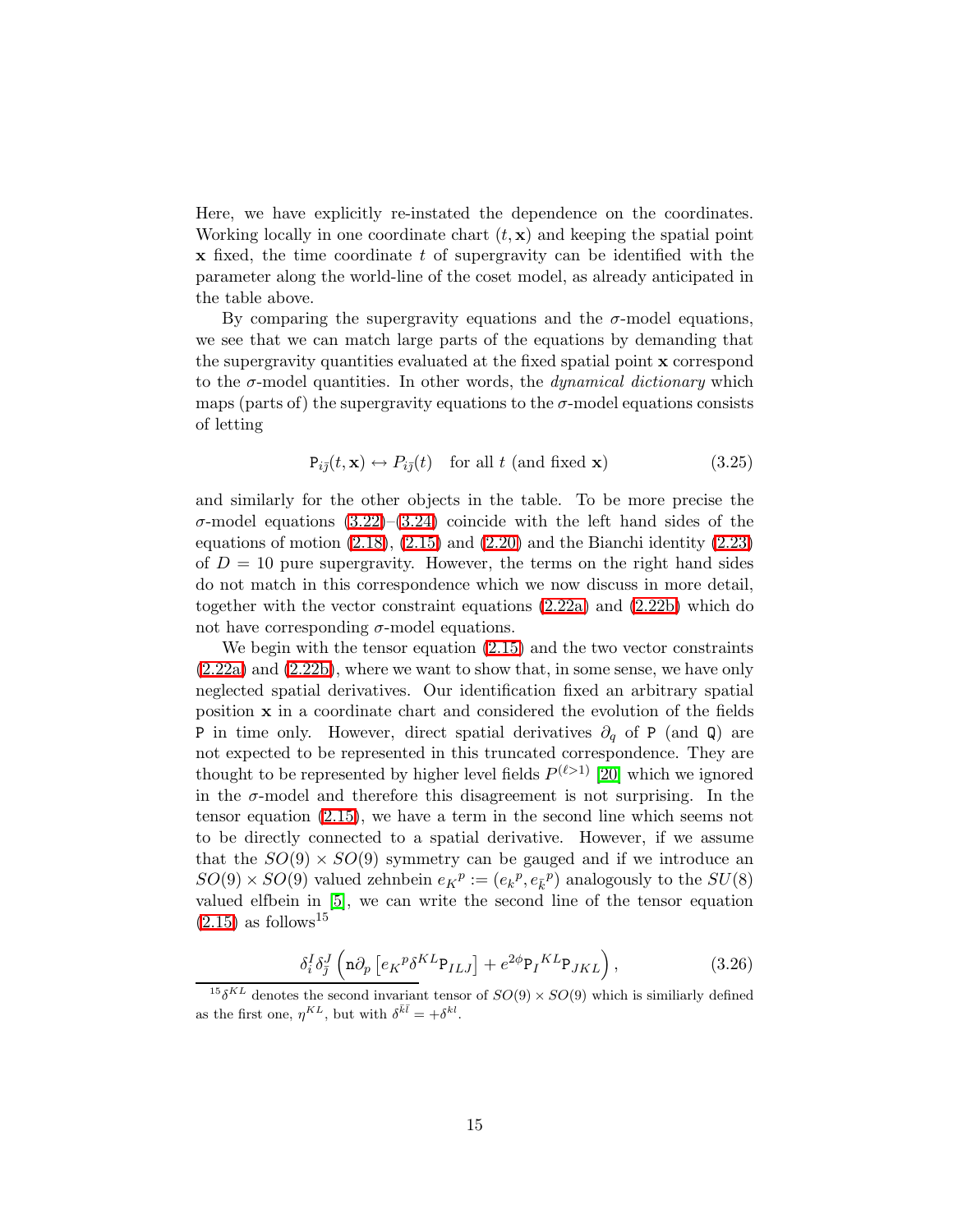where indices have been raised with  $\eta^{KL}$ . Furthermore, the two vector equations combine to a single one

$$
0 = -\mathbf{n}\partial_m \left[ e_K{}^m \eta^{KL} \mathbf{n}^{-1} \mathbf{P}_{IL} \right] + e^{2\phi} \mathbf{P}_I{}^{KL} \mathbf{n}^{-1} \mathbf{P}_{KL} + \mathbf{n} e^{-\phi} \partial_I \left( \mathbf{n}^{-1} e^{\phi} \partial_t \phi \right), \tag{3.27}
$$

if we set  $P_{ij} = P_{\overline{i}\overline{j}} = 0$ . This looks like an  $SO(9) \times SO(9)$ -covariant derivative  $D_m$  with respect to *space* whereas before we only considered  $D_t$ . This would imply that the term<sup>16</sup>

$$
e^{2\phi} P_i{}^{KL} P_{\bar{\jmath}KL} = e^{2\phi} \left( P_{ikl} P_{\bar{\jmath}kl} + P_{i\bar{k}\bar{l}} P_{\bar{\jmath}\bar{k}\bar{l}} - 2P_{\bar{k}il} P_{l\bar{k}\bar{\jmath}} \right) = -\frac{1}{2} n^2 e^{-2\phi} \Omega_{(i|kl} \Omega_{\bar{\jmath})lk}
$$

should not be separated from the discussion of spatial derivatives. The third line in the tensor equation [\(2.15\)](#page-6-1) is an explicit spatial derivative, which concludes the discussion of this equation.

Turning to the scalar equations we see that there are two different mismatches. The first one is the common term in the second lines of [\(2.18\)](#page-6-3) and [\(2.20\)](#page-7-3) whose value depends on the choice of coordinate system and local Lorentz gauge. These freedoms could be used, e.g., to let this term vanish or to fix  $v_a(t, \mathbf{x}) = 0$ , as was suggested in [\[17\]](#page-25-4).<sup>17</sup>

The second mismatch in the scalar equations concerns the final line in [\(2.18\)](#page-6-3). However, in order to account for this term we also have the densitised lapse n at our disposal which we can choose as convenient as long as it does not vanish. Evidently, choosing n suitably we can cause this line to vanish identically at the fixed spatial point x.

A fascinating possibility for taking the terms containing spatial gradients into account in the correspondence was proposed in [\[20\]](#page-25-7), where it was suggested that they are related to some higher level fields of the  $\sigma$ -model which have been truncated in our analysis. The proper interpretation of these terms is still an open problem.

## <span id="page-15-0"></span>4 Fermions and supersymmetry

In this section, we extend our analysis to take into account the fermionic degrees of freedom. We will in particular check that the supersymmetry transformations [\(2.4\)](#page-3-1) can be stated in an  $SO(9) \times SO(9)$  covariant form, which is necessary for the  $K(DE_{10})$  covariance that is conjectured to hold if all levels  $\ell$  are fixed appropriately. We start with the discussion of the fermionic variations, before we move on to the bosonic fields.

<sup>&</sup>lt;sup>16</sup>The following equality shows that this term is precisely the term which is also problematic in the Einstein equation of the maximal theory [\[25\]](#page-25-12).

<sup>&</sup>lt;sup>17</sup>The quantity  $v_a$  exactly is the spatial trace of the  $D = 11$  spin connection used in [\[17\]](#page-25-4).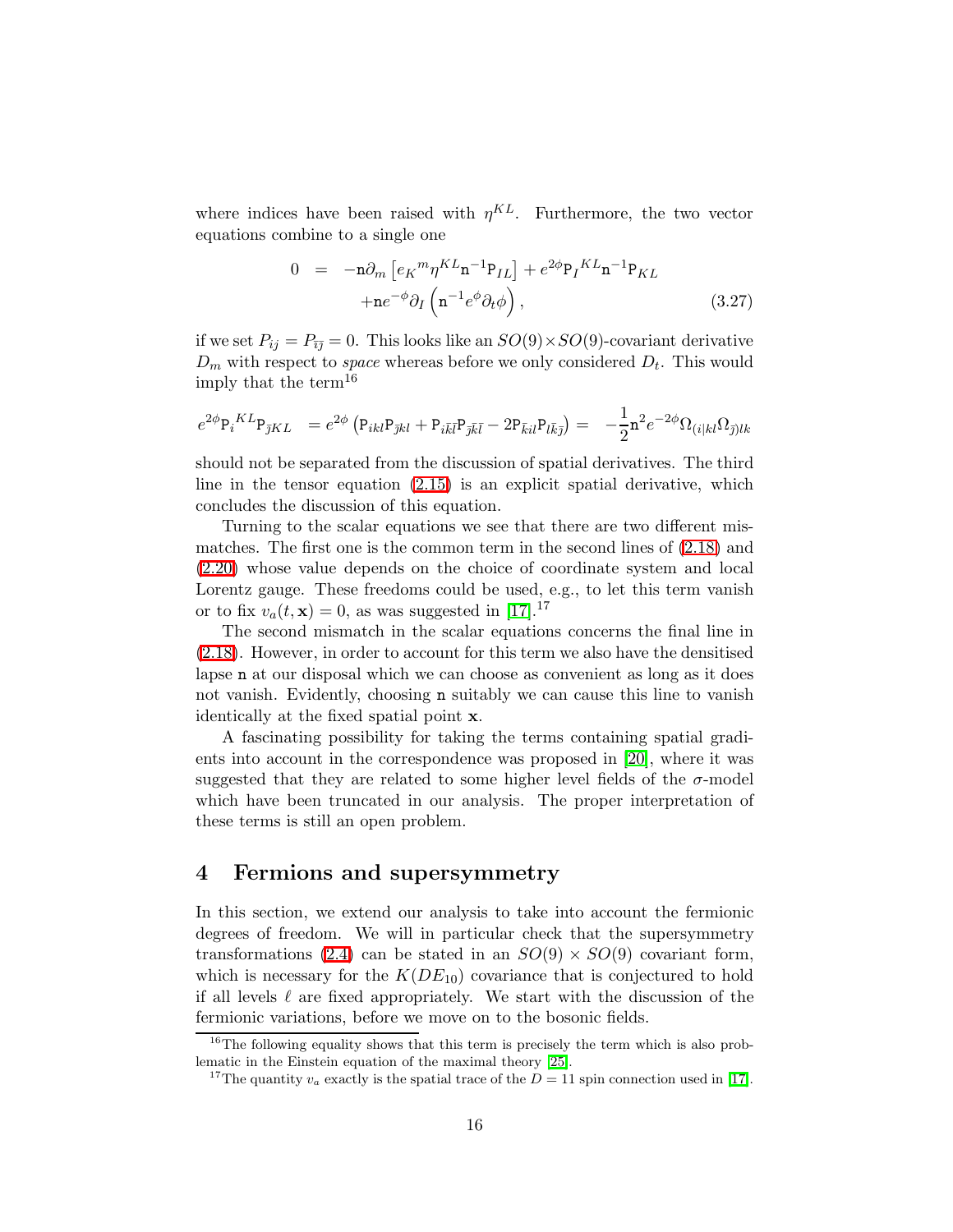### <span id="page-16-3"></span>4.1  $K(DE_{10})$  covariance of the fermionic transformations

The supersymmetry transformation of the fermions  $\lambda$  and  $\psi_M$  have been stated in equations [\(2.4d\)](#page-3-2) and [\(2.4e\)](#page-3-2). In order to uncover the  $SO(9) \times SO(9)$ covariance, we have to reparametrise the fermions as we have done with the bosons in  $(2.8)$  and  $(2.9)$ , where we explicitly break the  $SO(1,9)$  covariance again by treating the time component in a special way

<span id="page-16-0"></span>
$$
\varepsilon := (\det(\hat{E}_m{}^a))^{-\frac{1}{2}} \epsilon,
$$
  
\n
$$
\chi_t := (\det(\hat{E}_m{}^a))^{-\frac{1}{2}} \left( \psi_t - N \Gamma_0 \Gamma^a \hat{\psi}_a \right),
$$
  
\n
$$
\chi_{\bar{\imath}} := (\det(\hat{E}_m{}^a))^{\frac{1}{2}} \left( \frac{1}{4} \Gamma_{\bar{\imath}} \lambda - \hat{\psi}_{\bar{\imath}} \right),
$$
  
\n
$$
\chi := (\det(\hat{E}_m{}^a))^{\frac{1}{2}} \left( \Gamma^a \hat{\psi}_a - \frac{1}{4} \lambda \right).
$$
\n(4.1)

The hats denote, as in section [2,](#page-2-0) the projection onto the orthonormal frame  $\hat{\psi}_a \equiv \hat{E}_a$  $\stackrel{m}{\psi_m}$ . The fermions in [\(4.1\)](#page-16-0) can be assigned  $SO(9) \times SO(9)$  transformation properties as follows: All spinors transform as 16-component Majorana spinors of the first  $SO(9)$  factor and trivially under the second  $SO(9)$ except for  $\chi_{\bar{i}}$  which transforms as a vector. This is consistent with the different  $SO(1,9)$  chiralities of the type I fermions since single  $(32 \times 32)$  Γmatrices, defined in appendix [A,](#page-23-0) intertwine between these two chiralities. The  $SO(9) \times SO(9)$  representations considered here are the chiral half of the representations of [\[17,](#page-25-4) [36\]](#page-26-5).

<span id="page-16-2"></span><span id="page-16-1"></span>Using the redefinitions  $(4.1)$ ,  $(2.8)$  and  $(2.9)$  in the supersymmetry variations [\(2.4d\)](#page-3-2) and [\(2.4e\)](#page-3-2), we arrive at the following results in leading fermion order

$$
\delta_{\varepsilon} \chi_{t} = \partial_{t} \varepsilon + \frac{1}{4} \Gamma^{ij} \varepsilon \mathbb{Q}_{ij} + \frac{1}{3!} e^{\phi} \Gamma^{ijk} \Gamma^{0} \varepsilon \mathbb{P}_{ijk} \n+ n e^{-\phi} \Gamma^{a} \Gamma^{0} \left\{ -\partial_{a} \varepsilon + \frac{1}{2} \varepsilon \partial_{a} \phi + \frac{1}{2} \varepsilon \mathbb{V}_{a} \right\} \n+ \frac{1}{2} n e^{-\phi} \Gamma^{a} \Gamma^{0} \varepsilon \left[ n^{-1} \partial_{a} n - \partial_{a} \phi \right],
$$
\n(4.2a)  
\n
$$
\delta_{\varepsilon} \chi_{\bar{\imath}} = -\frac{1}{2} n^{-1} \Gamma^{j} \Gamma^{0} \varepsilon \mathbb{P}_{j\bar{\imath}} + \frac{1}{2} n^{-1} e^{\phi} \Gamma^{jk} \varepsilon \mathbb{P}_{\bar{\imath}jk}
$$

$$
+e^{-\phi}\left\{-\partial_{\tilde{t}}\varepsilon+\frac{1}{2}\varepsilon\partial_{\tilde{t}}\phi\right\},\tag{4.2b}
$$

$$
\delta_{\varepsilon} \chi = -\frac{1}{2} \mathbf{n}^{-1} \Gamma^{0} \varepsilon \partial_{t} \phi - \frac{1}{3!} \mathbf{n}^{-1} e^{\phi} \Gamma^{ijk} \varepsilon P_{ijk} \n- e^{-\phi} \Gamma^{a} \Gamma^{0} \left\{ -\partial_{a} \varepsilon + \frac{1}{2} \varepsilon \partial_{a} \phi + \frac{1}{2} \varepsilon \mathbf{v}_{a} \right\},
$$
\n(4.2c)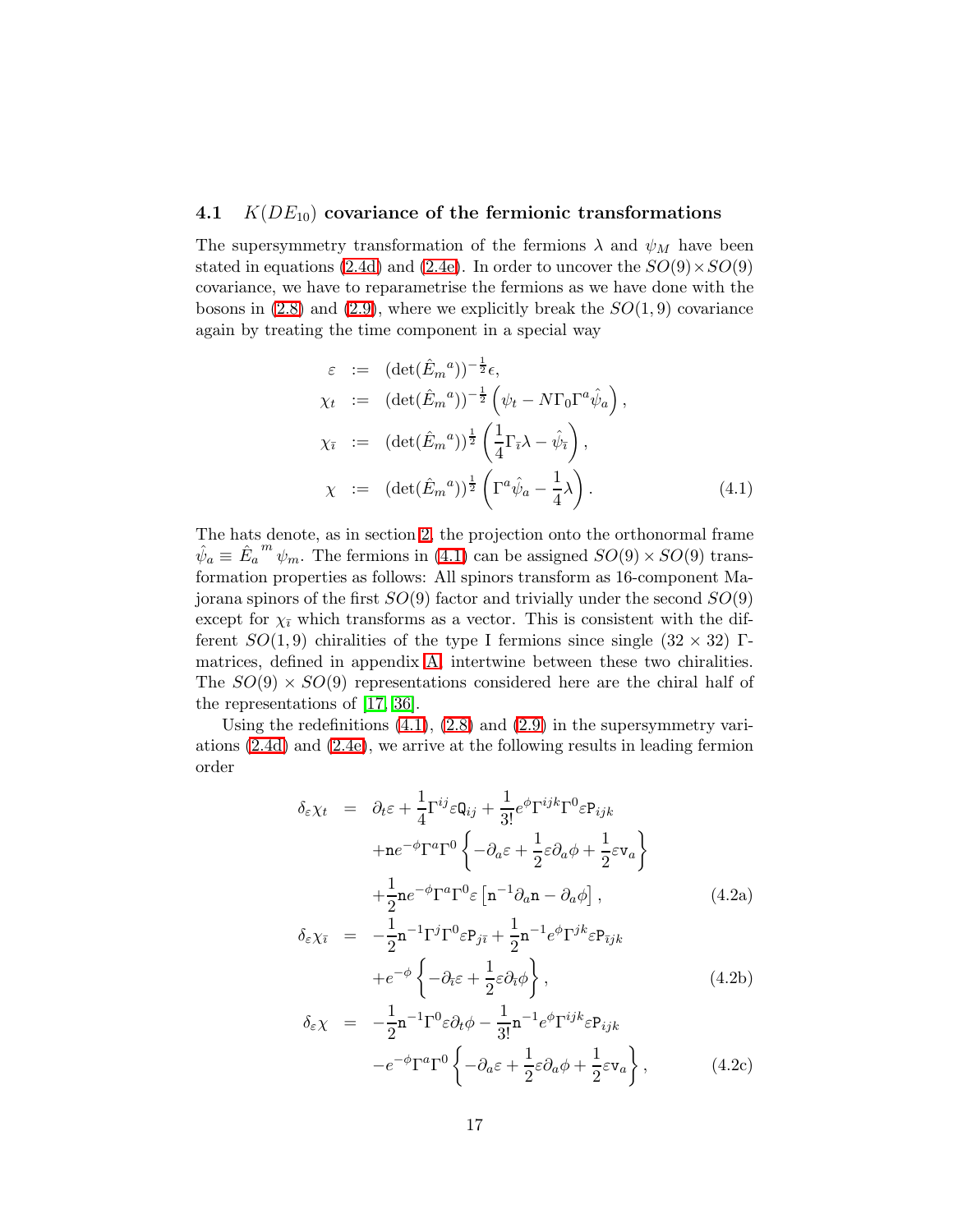where we used the abbreviations defined in  $(2.11)$  and  $(2.12)$ . We observe again that the  $SO(9) \times SO(9)$  structure is preserved. From  $(4.2a)$  one can also read off the beginning of an extension of the  $SO(9) \times SO(9)$  covariance to  $K(DE_{10})$  covariance along the lines of [\[17,](#page-25-4) [31,](#page-26-6) [32,](#page-26-7) [33,](#page-26-8) [34\]](#page-26-9) as we now discuss.

The key to unravelling the  $K(DE_{10})$  structure is to assume that the bosonic  $\sigma$ -model can be extended to a  $K(DE_{10})$  gauge invariant and locally *supersymmetric*  $D = 1$  coset model. This requires the introduction of fermionic fields transforming in  $K(DE_{10})$  representations. In such a model there will be a superpartner  $\chi_t$  to the lapse n which acts as the one-dimensional gravitino and therefore should transform into a  $K(DE_{10})$ covariant derivative of the supersymmetry parameter

<span id="page-17-0"></span>
$$
\delta_{\varepsilon}\chi_t = \mathcal{D}_t \varepsilon = \left(\partial_t - \frac{1}{2}Q_{ij}J^{ij} - \frac{1}{2}Q_{\bar{\imath}\bar{\jmath}}J^{\bar{\imath}\bar{\jmath}} - \frac{1}{3!}P_{ijk}J^{ijk} - \frac{1}{2!}P_{\bar{\imath}\bar{\jmath}k}J^{\bar{\imath}\bar{\jmath}k} - \frac{1}{2!}P_{\bar{\imath}\bar{\jmath}k}J^{\bar{\imath}\bar{\jmath}k} - \frac{1}{3!}P_{\bar{\imath}\bar{\jmath}k}J^{\bar{\imath}\bar{\jmath}k} + \dots\right)\varepsilon
$$
\n(4.3)

in Borel gauge [\(3.20\)](#page-12-0). By comparing this relation to [\(4.2a\)](#page-16-1), we can read off the form the  $K(DE_{10})$  generators take as a matrix representation on  $\varepsilon$ . On the first two 'levels', the result is

<span id="page-17-2"></span>
$$
J^{ij}\varepsilon = -\frac{1}{2}\Gamma^{ij}\varepsilon, \qquad J^{\bar{\imath}j}\varepsilon = 0, J^{ijk}\varepsilon = -\Gamma^{ijk}\Gamma^{0}\varepsilon, \qquad J^{\bar{\imath}jk}\varepsilon = 0, \qquad J^{\bar{\imath}jk}\varepsilon = 0, \qquad J^{\bar{\imath}jk}\varepsilon = 0. \qquad (4.4)
$$

This implies that only two generators are represented non-trivially. In [\[32,](#page-26-7) [34\]](#page-26-9) it was demonstrated in the maximally supersymmetric case that such restricted transformation rules can be sufficient to prove that  $\chi_t$  is a consistent *unfaithful* representation of  $K(DE_{10})$ . It follows from [\(4.3\)](#page-17-0) that  $\varepsilon$  has to transform in the same  $K(DE_{10})$  representation. We now give the criterion for establishing such a consistent representation and show that it is satisfied in the present situation.

As shown in [\[34,](#page-26-9) [35\]](#page-26-10) the generators of the compact subgroup of a Kac– Moody group can be written in terms of simple generators  $x_i = e_i - f_i$ (deduced from the Chevalley generators of section [3.2\)](#page-9-1) and defining relations induced by the relations satisfied by the generators  $e_i$  and  $f_i$ . Working in an  $SO(9)\times SO(9)$  covariant formalism as we are doing here, the only consistency relation to check turns out to be

<span id="page-17-1"></span>
$$
[x_{10}, [x_{10}, x_3]] + x_3 = 0,\t\t(4.5)
$$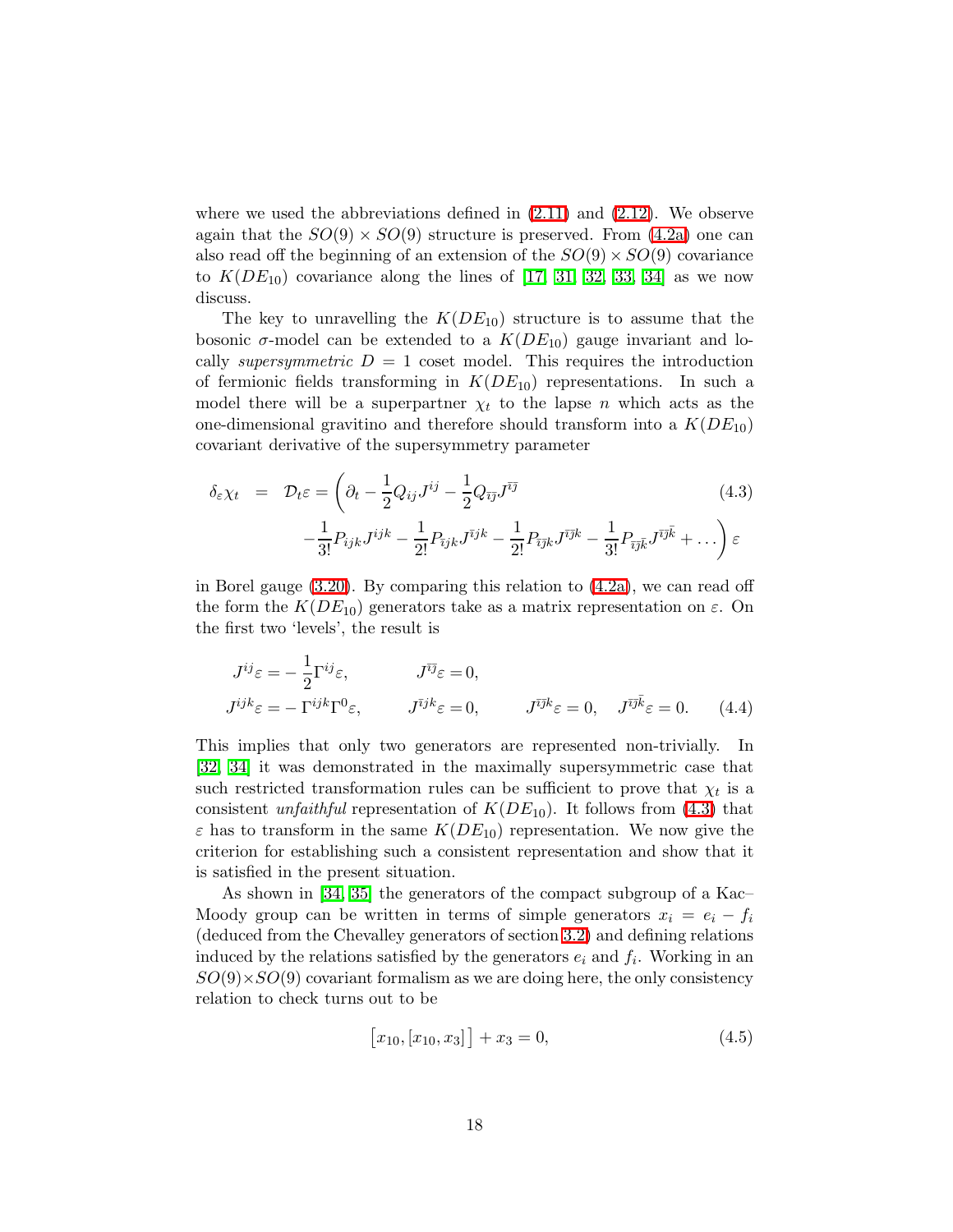where  $x_3$  and  $x_{10}$  are given in terms of the antisymmetric generators [\(3.13\)](#page-10-0) and [\(3.21b\)](#page-12-1) via [\[17\]](#page-25-4)

$$
x_3 = J^{34} + J^{\bar{3}\bar{4}}, \qquad (4.6)
$$
  
\n
$$
x_{10} = \frac{1}{2} \left( J^{123} + J^{\bar{1}23} + J^{1\bar{2}3} + J^{12\bar{3}} + J^{\bar{1}23} + J^{\bar{1}2\bar{3}} + J^{1\bar{2}\bar{3}} + J^{\bar{1}\bar{2}\bar{3}} \right).
$$

By substituting these generators into the consistency relation 
$$
(4.5)
$$
 in a specific matrix representation on a vector space  $V$ , one can check

whether V is a representation space of  $K(DE_{10})$ .<sup>18</sup>

The specific expressions for  $J^{ij}$ ,  $J^{\bar{i}\bar{j}}$  and  $J^{IJK}$  found in [\(4.4\)](#page-17-2) satisfy the relation [\(4.5\)](#page-17-1) as can be checked by straight-forward Γ-algebra. In terms of  $(32 \times 32)$  matrices the representation matrices  $\Gamma^{ij}$  and  $\Gamma^{ijk}\Gamma^0$  are blockdiagonal and so act consistently on the projected 16-dimensional (chiral) spinor  $\chi_t$ . Naturally, there is also a representation on the other 16 components whose representation matrices are given by

$$
J^{ij}\eta = 0, \qquad J^{\bar{i}j}\eta = -\frac{1}{2}\Gamma^{ij}\eta,
$$
  

$$
J^{ijk}\eta = 0, \qquad J^{\bar{i}jk}\eta = 0, \qquad J^{\bar{i}jk}\eta = 0, \qquad J^{\bar{i}jk}\eta = -\Gamma^{ijk}\Gamma^{0}\eta. \tag{4.7}
$$

Therefore, there are two inequivalent 16-dimensional unfaithful spinor representations of  $K(DE_{10})$  as already anticipated in [\[36\]](#page-26-5)<sup>19</sup> One can write down a similar consistent unfaithful representation of  $K(DE_{10})$  on  $\chi_{\bar{\chi}}$  which has dimension 144; to deduce its transformation laws one needs to rewrite the fermionic equation of motion and interpret this as a  $K(DE_{10})$  covariant derivative of  $\chi_{\bar{i}}$  [\[32,](#page-26-7) [34\]](#page-26-9).

Having discussed the first few terms in [\(4.2a\)](#page-16-1), we now briefly explore the remaining structure of eqs. [\(4.2\)](#page-16-2). If we compare the two scalar equations of motion  $(2.18)$  and  $(2.20)$  with the corresponding supersymmetry transformations  $(4.2a)$  and  $(4.2c)$ , the similarities are striking: Apart from the global factor of  $-n$ , the second lines of  $(4.2a)$  and  $(4.2c)$  completely agree as in  $(2.18)$  and  $(2.20)$  and the third line of  $(4.2a)$  has the same structure as the one in [\(2.18\)](#page-6-3). The final interpretation of these lines is still an open problem. However, the proposals which we discussed in section [3.4](#page-13-3) can be equally applied here.

<sup>&</sup>lt;sup>18</sup>We reiterate that we assume  $SO(9) \times SO(9)$  covariance of all generators — if this is not guaranteed there are additional relations which need to be verified.

<sup>&</sup>lt;sup>19</sup>The 32-dimensional unfaithful spinor representation of  $K(E_{10})$  [\[31,](#page-26-6) [32\]](#page-26-7) decomposes into the sum of these two inequivalent 16-dimensional spinor representations of the  $K(DE_{10})$  subgroup of  $K(E_{10})$ .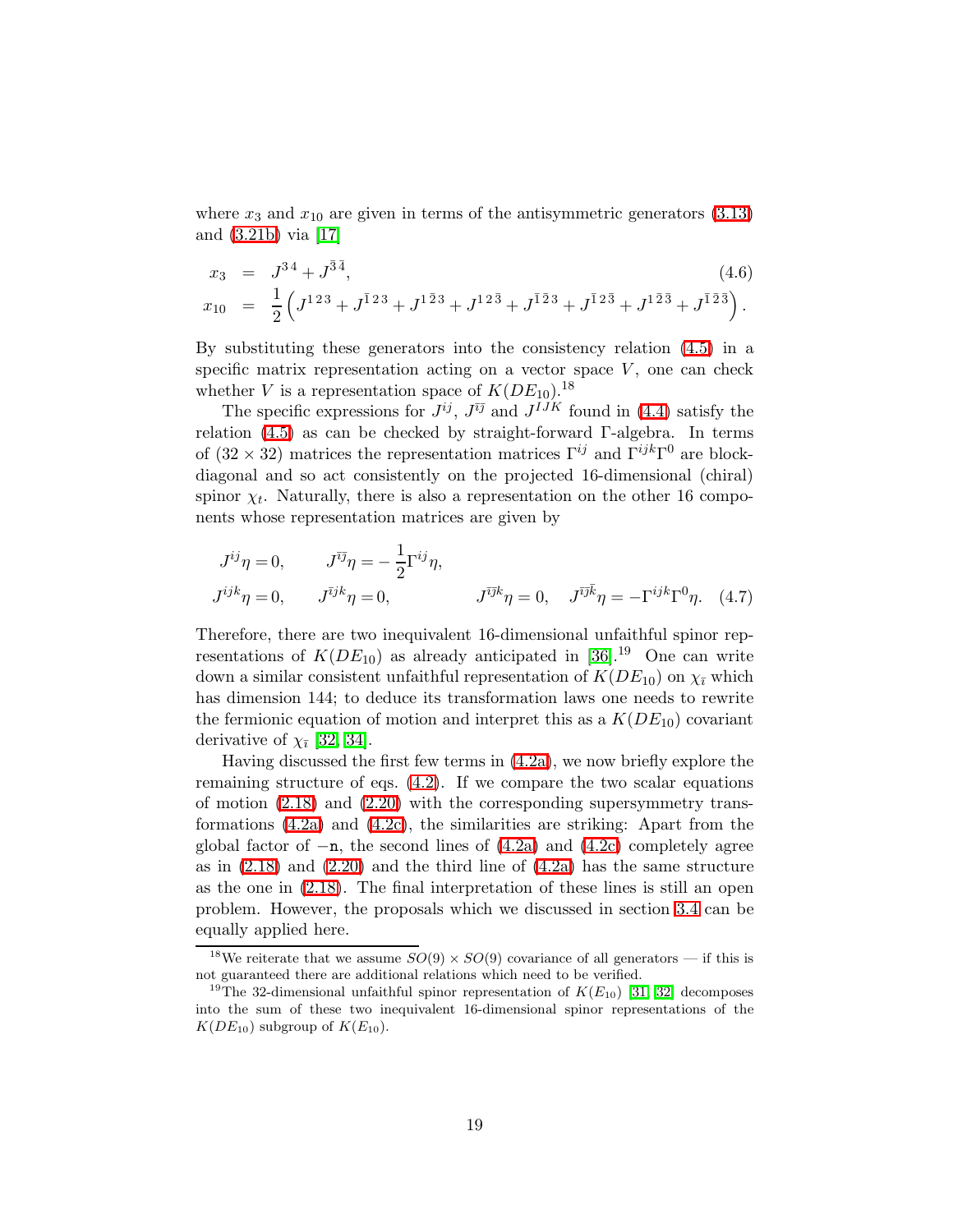#### 4.2 Supersymmetry transformation of the bosons

The redefined variables P and Q defined in  $(2.11)$  and  $(2.12)$  have been assigned  $SO(9) \times SO(9)$  transformation properties. Given the  $SO(9) \times$  $SO(9) \subset K(DE_{10})$  fermions of the preceding section it is natural to study the  $SO(9) \times SO(9)$  and  $K(DE_{10})$  transformation properties of P and Q after a supersymmetry transformation  $\delta_{\epsilon}$ .

We recall the definitions of  $P_{i\bar{j}}$ ,  $Q_{i\bar{j}}$  and  $Q_{\bar{i}\bar{j}}$  from [\(2.11\)](#page-5-0), where the latter two play the role of  $SO(9) \times SO(9)$  gauge connections in the equations of motion [\(2.15\)](#page-6-1) and [\(2.23\)](#page-7-2). It will prove useful to define analogous quantities by replacing the time derivative  $\partial_t$  by the supersymmetry variation  $\delta_{\epsilon}$  in  $(2.11)$  and hence get<sup>20</sup>

$$
\Lambda_{i\bar{j}} := e_{(i}{}^{m} \delta_{\epsilon} e_{m|\bar{j})} - \frac{1}{2} e_{i}{}^{m} e_{\bar{j}}{}^{n} \delta_{\epsilon} B_{mn}, \qquad (4.8a)
$$

$$
\Sigma_{ij} := e_{[i}{}^{m} \delta_{\epsilon} e_{m|j]} + \frac{1}{2} e_i{}^{m} e_j{}^{n} \delta_{\epsilon} B_{mn}, \qquad (4.8b)
$$

$$
\Sigma_{\bar{\imath}\bar{\jmath}} := e_{[\bar{\imath}}{}^m \delta_{\epsilon} e_{m|\bar{\jmath}} - \frac{1}{2} e_{\bar{\imath}}{}^m e_{\bar{\jmath}}{}^n \delta_{\epsilon} B_{mn}.
$$
\n(4.8c)

Substituting in the supersymmetry variations [\(2.4\)](#page-3-1) as well as the redefinitions of the bosons [\(2.8\)](#page-4-5) and the fermions [\(4.2\)](#page-16-2), we find explicitly

$$
\Lambda_{i\bar{j}} = -i\varepsilon \Gamma_i \chi_{\bar{j}}.\tag{4.9}
$$

<span id="page-19-1"></span>Furthermore, in analogy to the  $SO(9) \times SO(9)$  covariant derivative  $D_t$  de-fined in [\(2.16\)](#page-6-2), we define an  $SO(9) \times SO(9)$  covariant supersymmetry transformation  $\delta$  by adding a local (in time) and field dependent  $SO(9) \times SO(9)$ gauge transformation  $\delta_{\Sigma}$  to the supersymmetry variation  $\delta_{\varepsilon}$ 

<span id="page-19-0"></span>
$$
\underline{\delta}_{\varepsilon} = \delta_{\varepsilon} + \delta_{\Sigma},\tag{4.10}
$$

as was done in the  $SU(8)$  case in [\[5\]](#page-24-4).<sup>21</sup> With the definitions [\(2.2\)](#page-3-0) and [\(2.11\)](#page-5-0), a short calculation yields the identities

$$
\underline{\delta}_{\varepsilon} P_{i\bar{j}} = \delta_{\varepsilon} P_{i\bar{j}} + \Sigma_{ik} P_{k\bar{j}} + \Sigma_{\bar{j}\bar{k}} P_{i\bar{k}} = D_t \Lambda_{i\bar{j}}, \tag{4.11a}
$$

$$
\underline{\delta}_{\varepsilon} \mathbf{Q}_{ij} = \delta_{\varepsilon} \mathbf{Q}_{ij} + 2 \Sigma_{[i|l} \mathbf{Q}_{l|j]} - \partial_t \Sigma_{ij} = 2 \mathbf{P}_{[i|\bar{l}} \Lambda_{j|\bar{l}}, \tag{4.11b}
$$

$$
\underline{\delta}_{\varepsilon} \mathbf{Q}_{\bar{\imath}\bar{\jmath}} = \delta_{\varepsilon} \mathbf{Q}_{\bar{\imath}\bar{\jmath}} + 2 \Sigma_{\left[\bar{\imath}\right]} \bar{\mathbf{Q}}_{\bar{\imath}\left|\bar{\jmath}\right|} - \partial_t \Sigma_{\bar{\imath}\bar{\jmath}} = 2\mathbf{P}_{l\left[\bar{\imath}} \Lambda_{l\left|\bar{\jmath}\right|},\n\tag{4.11c}
$$

where the gauge fields  $\mathbf{Q}_{ij}$  and  $\mathbf{Q}_{\bar{i}\bar{j}}$  transform with explicit time derivatives of the gauge transformation parameters  $\Sigma_{ij}$  and  $\Sigma_{\bar{i}\bar{j}}$  as usual.

 $^{20}\text{As}$  in section [2.2,](#page-4-0) there is no distinction between barred and unbarred frame indices at this point.

<sup>&</sup>lt;sup>21</sup>As  $\Sigma = (\Sigma_{ij}, \Sigma_{\bar{i}\bar{j}})$  is of order two in fermions and as we have neglected higher order fermion contributions throughout the paper, the introduction of the covariant supersymmetry transformation  $\delta_{\varepsilon}$  does not affect the discussion of the fermions in section [4.1.](#page-16-3)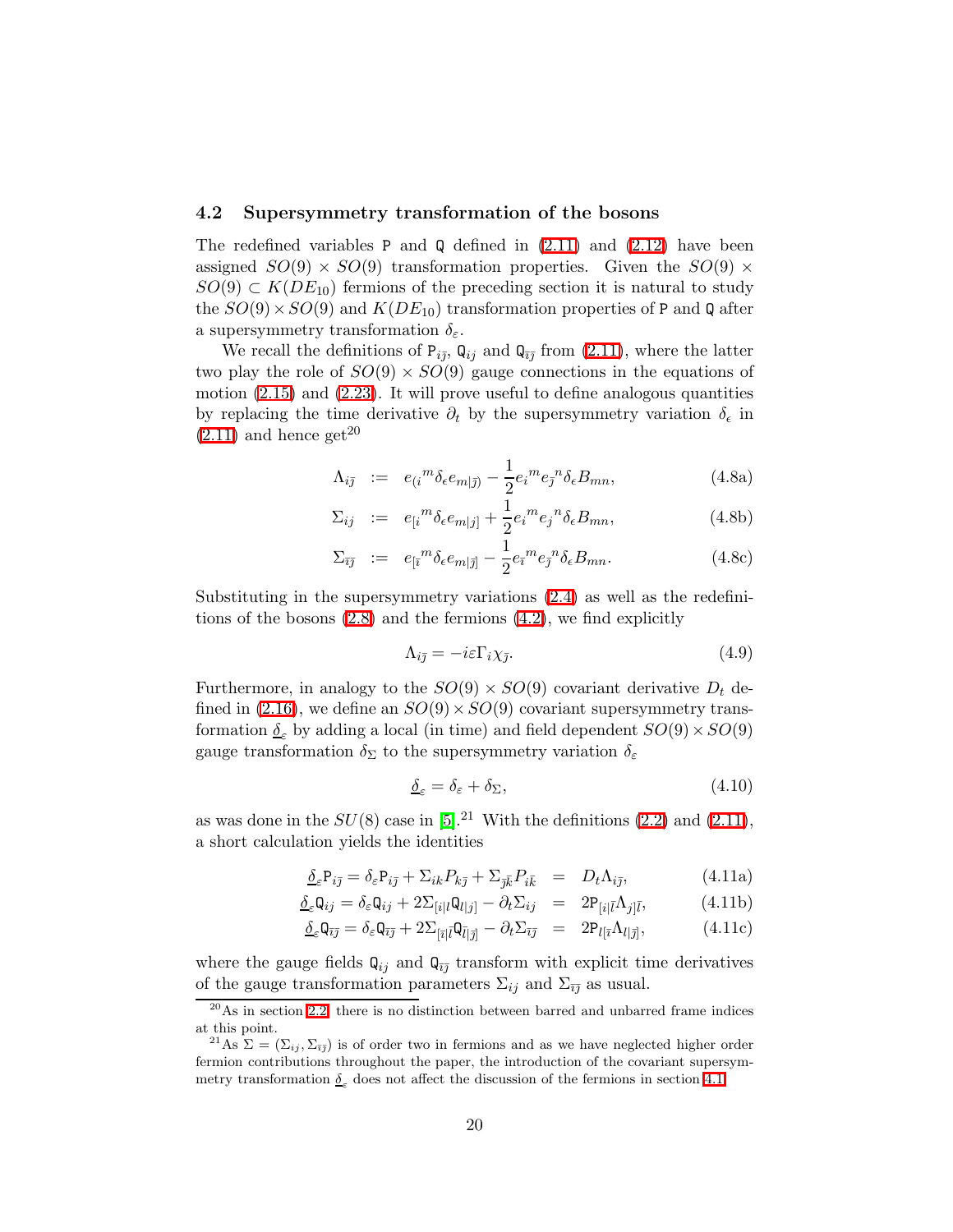For the fields defined in [\(2.12\)](#page-5-1), we get

<span id="page-20-1"></span>
$$
n e^{-2\phi} \underline{\delta}_{\varepsilon} \left( n^{-1} e^{2\phi} P_{ijk} \right) = -3\Lambda_{[i|\bar{l}} P_{\bar{l}|jk]} - \frac{3}{2} \partial_{[i} \Sigma_{jk]}, \qquad (4.12a)
$$
  
\n
$$
n e^{-2\phi} \underline{\delta}_{\varepsilon} \left( n^{-1} e^{2\phi} P_{\bar{\imath}jk} \right) = -\Lambda_{l\bar{\imath}} P_{ljk} - 2\Lambda_{[j|\bar{l}} P_{k|\bar{l}\bar{l}} - \frac{1}{2} \partial_{\bar{\imath}} \Sigma_{jk} + \partial_{[j} \Lambda_{k|\bar{\imath}}, \qquad (4.12b)
$$

$$
n e^{-2\phi} \underline{\delta}_{\varepsilon} \left( n^{-1} e^{2\phi} P_{i\bar{j}\bar{k}} \right) = -\Lambda_{i\bar{l}} P_{\bar{l}j\bar{k}} - 2\Lambda_{l[\bar{j}} P_{\bar{k}]}i l + \frac{1}{2} \partial_i \Sigma_{\bar{j}\bar{k}} - \partial_{[\bar{j}} \Lambda_{|a|\bar{k}]}, \tag{4.12c}
$$

$$
n e^{-2\phi} \underline{\delta}_{\varepsilon} \left( n^{-1} e^{2\phi} P_{\bar{\imath} \bar{\jmath} \bar{k}} \right) = -3\Lambda_{l[\bar{\imath}} P_{|l|\bar{\jmath} \bar{k}]} + \frac{3}{2} \partial_{[\bar{\imath}} \Sigma_{\bar{\jmath} \bar{k}]}.
$$
 (4.12d)

Again, we observe the  $SO(9) \times SO(9)$  covariance. The appearance of spatial derivatives of the  $SO(9) \times SO(9)$  transformation parameter  $\Sigma$  indicates that we should gauge the symmetry group  $SO(9) \times SO(9)$  with respect to space-time in fact by introducing also an  $SO(9) \times SO(9)$  derivative  $D_m$  as discussed in [3.4.](#page-13-3) However, this is not the way we want to pursue; instead we now study supersymmetry transformations in the  $DE_{10}/K(DE_{10})$  coset structure.

In the derivation of the coset equations of motion in section [3,](#page-8-0) we started with an element V in the group coset  $DE_{10}/K(DE_{10})$  and considered variations of V under a general variation  $\delta$ . As the supersymmetry operator is also realized as a derivative operator  $\delta_{\varepsilon}$ , which commutes with the time derivative  $\partial_t$ , we can use the same chain of arguments of section [3](#page-8-0) to derive the supersymmetry variation of  $P$  and  $Q$ . This means we first decompose the Lie( $DE_{10}$ ) valued expression

$$
\delta_{\varepsilon} \mathcal{V} \mathcal{V}^{-1} = \tilde{\Lambda} + \tilde{\Sigma} \tag{4.13}
$$

into generators  $\tilde{\Sigma} \in \text{Lie}(K(DE_{10}))$  and  $\tilde{\Lambda} \in \text{Lie}(DE_{10}/K(DE_{10}))$ . Then, we parametrise  $\Sigma$  and  $\Lambda$  similiarly to [\(3.20\)](#page-12-0) in a level decomposition truncated for  $\ell \geq 2$ , *i.e.* 

$$
\tilde{\Lambda} = \delta_{\varepsilon} \varphi T + \tilde{\Lambda}_{i\bar{j}} S^{i\bar{j}} + \frac{1}{3!} e^{\varphi} \tilde{\Lambda}_{IJK} S^{IJK},
$$
\n
$$
\tilde{\Sigma} = \frac{1}{2} \tilde{\Sigma}_{ij} J^{ij} + \frac{1}{2} \tilde{\Sigma}_{\bar{i}\bar{j}} J^{\bar{i}\bar{j}} + \frac{1}{3!} e^{\varphi} \tilde{\Lambda}_{IJK} J^{IJK},
$$
\n(4.14)

<span id="page-20-0"></span>where we again work in Borel gauge. Finally, from the fact that both derivative operators commute it follows that we get the variations after projecting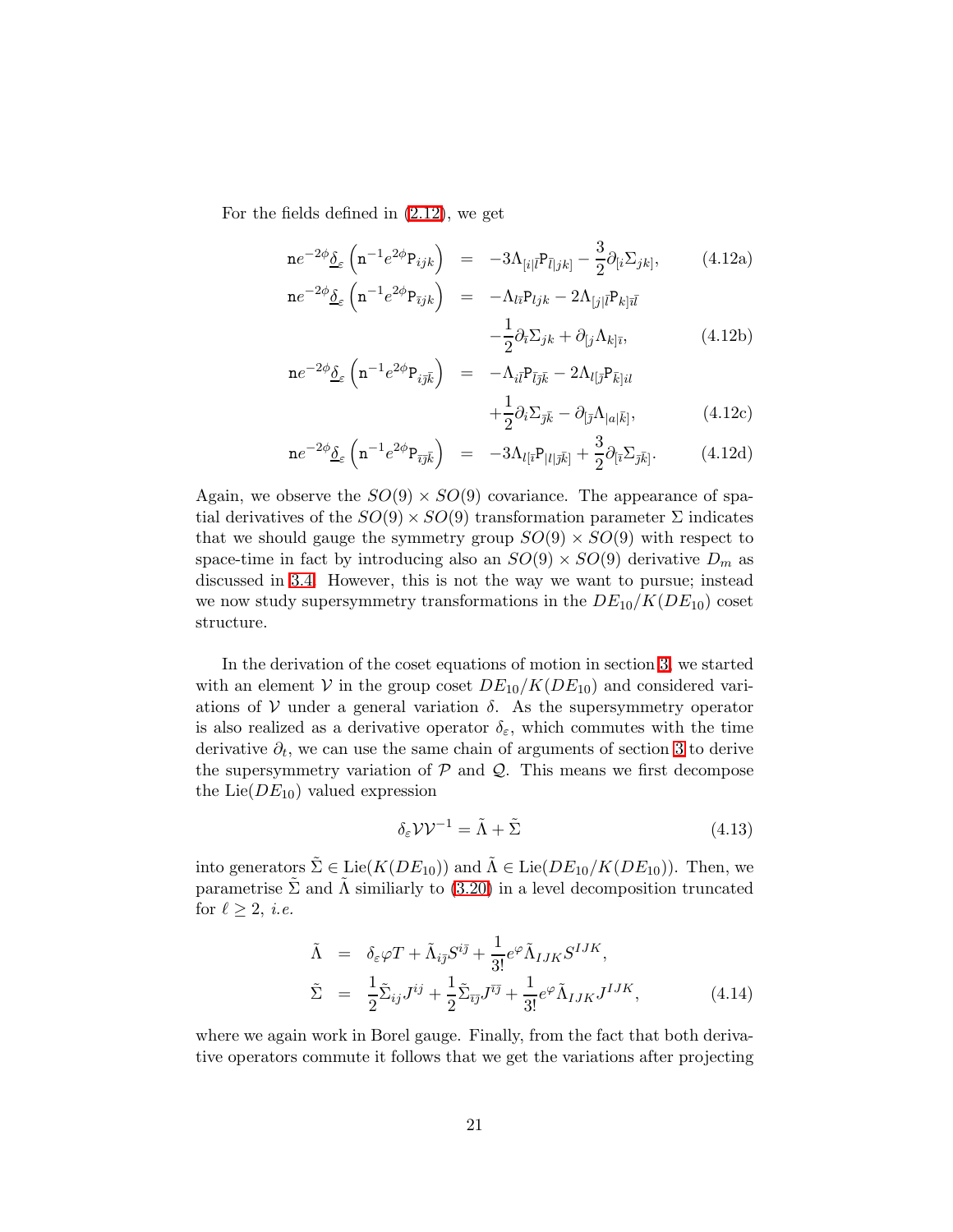on the  $\ell = 0$  generators  $S^{i\bar{j}}$ , T and the gauge orbit generators  $J^{ij}$  and  $J^{\bar{i}\bar{j}}$ 

$$
\underline{\delta}_{\varepsilon}(\partial_t \varphi) = \delta_{\varepsilon}(\partial_t \varphi) = \partial_t(\delta_{\varepsilon} \varphi), \tag{4.15a}
$$

<span id="page-21-1"></span>
$$
\underline{\delta}_{\varepsilon} P_{i\bar{j}} = \delta_{\varepsilon} P_{i\bar{j}} + \tilde{\Sigma}_{ik} P_{k\bar{j}} + \tilde{\Sigma}_{j\bar{k}} P_{i\bar{k}} = D_t \tilde{\Lambda}_{i\bar{j}}, \tag{4.15b}
$$

$$
\underline{\delta}_{\varepsilon} Q_{ij} = \delta Q_{ij} + 2 \tilde{\Sigma}_{[i|k} Q_{k|j]} - \partial_t \tilde{\Sigma}_{ij} = 2 P_{[i|\bar{l}} \tilde{\Lambda}_{j|\bar{l}}, \tag{4.15c}
$$

$$
\underline{\delta}_{\varepsilon} Q_{\bar{\imath}\bar{\jmath}} = \delta Q_{\bar{\imath}\bar{\jmath}} + 2\tilde{\Sigma}_{[\bar{\imath}]\bar{k}} Q_{\bar{k}|\bar{\jmath}]} - \partial_t \tilde{\Sigma}_{\bar{\imath}\bar{\jmath}} = 2P_{k[\bar{\imath}} \tilde{\Lambda}_{k|\bar{\jmath}]}, \tag{4.15d}
$$

<span id="page-21-2"></span>where we have used the covariant derivative  $D_t$  as in [\(3.22b\)](#page-13-4). With the covariant supersymmetry transformation  $\delta_{\varepsilon}$  we can write the equations resulting from the projection onto the  $\ell = \overline{1}$  generators  $S^{ijk}$ ,  $S^{i\overline{j}\overline{k}}$ ,  $S^{i\overline{j}\overline{k}}$  and  $S^{\bar{\imath}\bar{\jmath}\bar{k}}$  as

$$
\underline{\delta}_{\varepsilon} P_{ijk} - 3\tilde{\Lambda}_{[i|\bar{l}} P_{\bar{l}|jk}] = D_t \tilde{\Lambda}_{ijk} - 3P_{[i|\bar{l}} \tilde{\Lambda}_{\bar{l}|jk]}, \tag{4.16a}
$$

$$
\underline{\delta}_{\varepsilon} P_{\bar{\imath}jk} - \tilde{\Lambda}_{l\bar{\imath}} P_{ljk} + 2\tilde{\Lambda}_{[j\bar{l}} P_{k]\bar{\imath}\bar{l}} = D_t \tilde{\Lambda}_{\bar{\imath}jk} - P_{l\bar{\imath}} \tilde{\Lambda}_{ljk} + 2P_{[j\bar{l}} \tilde{\Lambda}_{k]\bar{\imath}\bar{l}}, \tag{4.16b}
$$

$$
\underline{\delta}_{\varepsilon} P_{i\bar{\jmath}\bar{k}} - 2\tilde{\Lambda}_{m[\bar{\jmath}} P_{\bar{k}]\bar{\imath}m} + \tilde{\Lambda}_{i\bar{l}} P_{\bar{l}\bar{\jmath}\bar{k}} \quad = \quad D_t \tilde{\Lambda}_{i\bar{\jmath}\bar{k}} - 2 P_{m[\bar{\jmath}} \tilde{\Lambda}_{\bar{k}]\bar{\imath}m} + P_{i\bar{l}} \tilde{\Lambda}_{\bar{l}\bar{\jmath}\bar{k}}, \ (4.16c)
$$

$$
\underline{\delta}_{\varepsilon} P_{\bar{\imath}\bar{\jmath}\bar{k}} - 3\tilde{\Lambda}_{l[\bar{\imath}} P_{|l|\bar{\jmath}\bar{k}]} \quad = \quad D_t \tilde{\Lambda}_{\bar{\imath}\bar{\jmath}\bar{k}} - 3P_{l[\bar{\imath}} \tilde{\Lambda}_{|l|\bar{\jmath}\bar{k}]}.
$$
\n
$$
\tag{4.16d}
$$

It should be noted that an inclusion of higher level terms  $\ell \geq 2$  in the expansions  $(3.20)$  and  $(4.14)$  above does not alter the equations  $(4.15)$  and  $(4.16)$  in contradistinction to the equations of motion  $(3.22)$  and  $(3.23)$ . This is a general property of the Borel gauge [\[34\]](#page-26-9).

As we have identified the supergravity variables P and Q at a fixed spatial point  $x$  with the coset variables  $P$  and  $Q$  in section [3.4,](#page-13-3) a comparison of the equations [\(4.11\)](#page-19-0) and [\(4.15\)](#page-21-1) forces us to identify  $\Lambda_{i\bar{\jmath}}$  with  $\tilde{\Lambda}_{i\bar{\jmath}}$  and  $(\Sigma_{ij}, \Sigma_{\bar{i}\bar{j}})$  with  $(\tilde{\Sigma}_{ij}, \tilde{\Sigma}_{\bar{i}\bar{j}})$ , respectively. Using the explicit form of  $\tilde{\Lambda}_{i\bar{j}}$  in terms of fermion bilinears [\(4.9\)](#page-19-1) and the  $K(DE_{10})$  transformation rules for the fermions deduced in section [4.1,](#page-16-3) we could in principle compute  $\tilde{\Lambda}_{IJK}$ from this by comparing it with a  $K(DE_{10})$  transformation of the coset representation. We can obtain an independent answer for  $\tilde{\Lambda}_{IJK}$  by comparing with supergravity. It is not guaranteed that the two answers will agree. In [\[34\]](#page-26-9) a similar analysis was carried out in the maximal  $D = 11$  supergravity context and some but not all expressions for the analogues of  $\tilde{\Lambda}_{IJK}$  agree. We take this as an indication that there is a disparity between the unfaithful, finite-dimensional fermionic  $K(DE_{10})$  representation and the infinitedimensional coset representation, which is in conflict with supersymmetry on the coset side.

### <span id="page-21-0"></span>5 Discussion

In this paper we have rewritten the bosonic and fermionic fields of pure type I supergravity in terms of variables which we assigned to representations of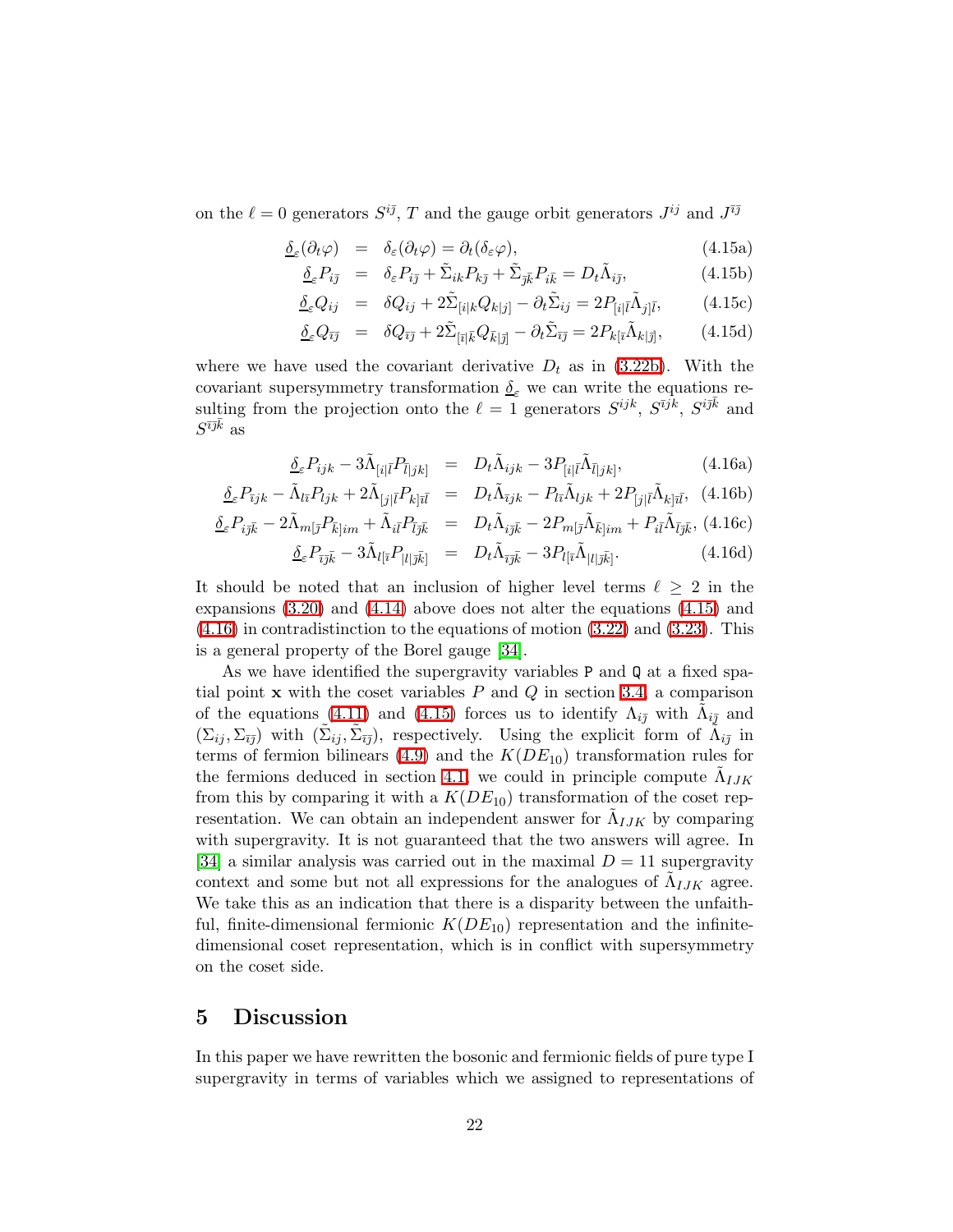$SO(9) \times SO(9)$  (cf. [\(2.11\)](#page-5-0), [\(2.12\)](#page-5-1) and [\(4.1\)](#page-16-0)). The relevant bosonic representations are identical to those that arise in the  $D_9$  level decomposition of  $DE_{10}$  on the levels  $\ell = 0, 1$  as shown in section [3.2.](#page-9-1) In section [4.1](#page-16-3) we also showed that some of the relevant fermionic representations of  $SO(9) \times SO(9)$ can be consistently extended to unfaithful representations of  $K(DE_{10})$ .

At the dynamical level we demonstrated that the bosonic equations of pure type I supergravity in this parametrisation (evaluated at a fixed spatial point) coincide with those derived from a simple  $D = 1$  non-linear  $\sigma$ -model on  $DE_{10}/K(DE_{10})$  truncated consistently beyond  $\ell = 1$  up to a number of terms which can either be gauged away or can be argued to be of the form of (generalised) spatial gradients, see section  $3.4<sup>22</sup>$  It would be very interesting to see whether the full  $D = 10$  equations can be cast in  $SO(9) \times SO(9)$ covariant form, analogous to the treatment in [\[5\]](#page-24-4). Our focus was not on this question but rather if we can extend the (partial)  $SO(9) \times SO(9)$  covariance to a (partial)  $K(DE_{10})$  covariance to further test the ideas of [\[20\]](#page-25-7). As pointed out for example below [\(3.23\)](#page-13-0) the truncated coset model equations of motion include terms which are part of a  $K(DE_{10})$  covariant formulation and these terms agree with identical terms in the supergravity equations [\(2.23\)](#page-7-2). A similar phenomenon was observed for the supersymmetry variation of certain fermionic fields, see [\(4.3\)](#page-17-0).

We consider our results as evidence that  $K(DE_{10})$  might be a dynamical symmetry of the pure type I theory. There are also a number of conundrums related to our analysis, some of which were already hinted at.

As is well known, the pure type I supergravity theory is not anomaly free. However, by adding appropriate vector multiplets [\[37\]](#page-26-11) the anomalies can be cancelled [\[38,](#page-26-12) [39\]](#page-26-13). The possibilities which are realised as string theory low energy effective theories are those which have vector multiplets transforming as Yang–Mills fields of either  $SO(32)$  or  $E_8 \times E_8$ . The inclusion of these non-Abelian symmetries in the context of Kac–Moody symmetries is poorly understood. Augmenting the theory [\(2.1\)](#page-2-1) by Abelian or non-Abelian vector fields changes the associated cosmological billiard from  $DE_{10}$  to a group called  $BE_{10}$  [\[18\]](#page-25-5) but, at the level of coset model,  $BE_{10}$  is not appropriate for accommodating more than a single Abelian vector field. In [\[23\]](#page-25-10) multiple Abelian vector fields were added to the pure type I theory by increasing the rank of the Kac–Moody symmetry and changing the real form.<sup>23</sup> A proper understanding of the non-Abelian symmetries from a Kac–Moody algebraic point of view is lacking at the moment.

<sup>22</sup>Our analysis was always at the level of the equations of motion and not at the level of the action.

 $23$ See also [\[40\]](#page-27-0) for a discussion of a non-maximal theory with vector fields obtained by orbifolding the maximal theory. In this analysis  $DE_{10}$  and further extensions of it similar to those of [\[23\]](#page-25-10) appear.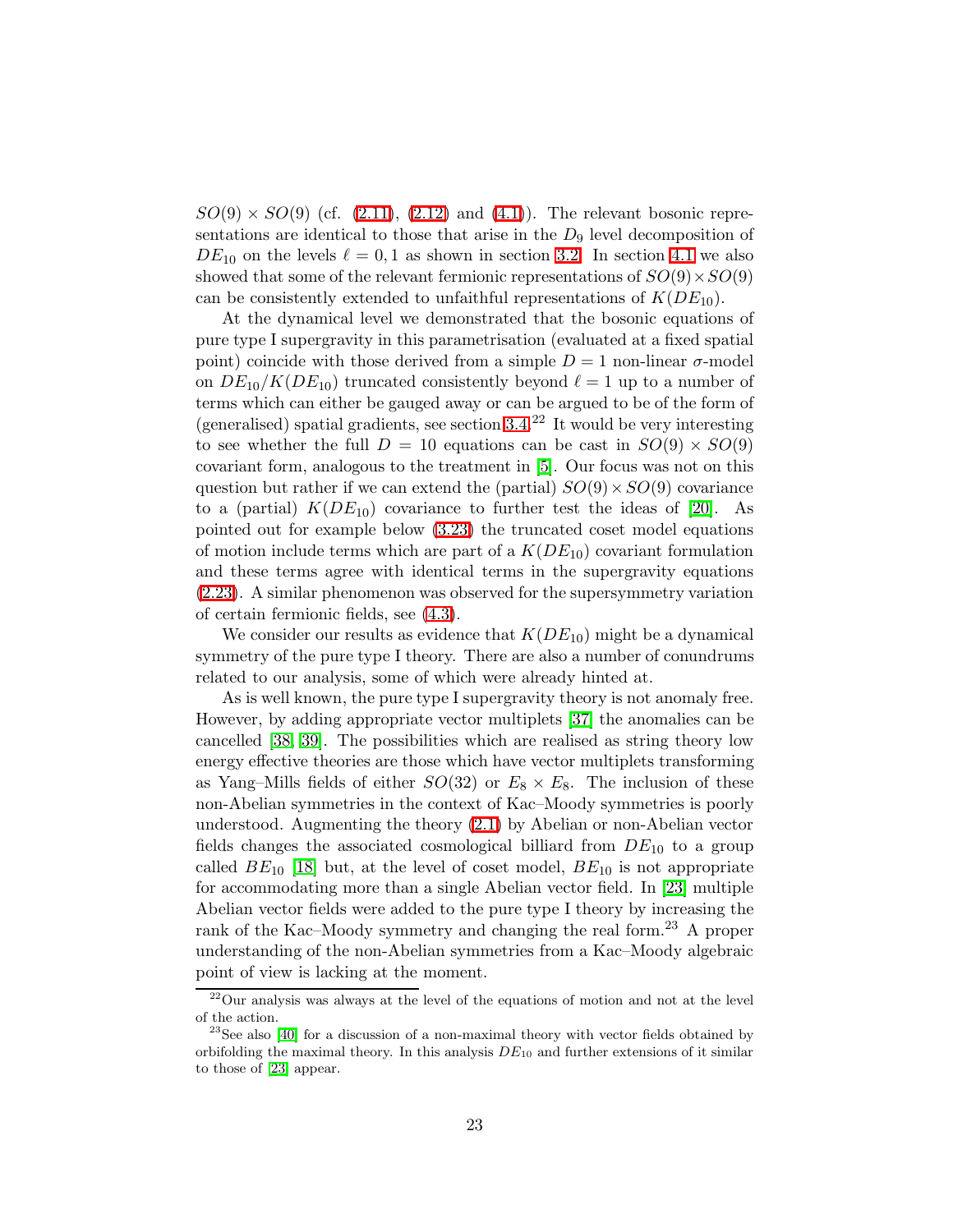Another interesting challenge is to extend the bosonic  $DE_{10}/K(DE_{10})$ σ-model of [\(3.2\)](#page-8-1) to a locally supersymmetric model in  $D = 1$ . With the fermionic representations employed in this paper, it appears impossible to construct such a model. In fact, in the present situation there is no nonvanishing combination that can be constructed from terms bilinear in the fermions [\(4.1\)](#page-16-0) of the form  $\tilde{\Lambda}_{\bar{\imath} \bar{\jmath} k}$  whereas such an expression necessarily appears in the supersymmetry variation of the  $\ell = 1$  field  $P_{\bar{i}jk}$  due to [\(4.12\)](#page-20-1) and [\(4.16\)](#page-21-2).

Finally, it is crucial to bring the 'gradient conjecture' of [\[20\]](#page-25-7) back into view. According to this conjecture the  $\sigma$ -model can capture the full dynamics in a neighbourhood of the fixed spatial point x by translating the information about all spatial gradients of the supergravity fields into higher level degrees of freedom of the  $\sigma$ -model. As discussed in section [3.4,](#page-13-3) the concrete realisation of this translation is still an open problem.

#### Acknowledgements

We are grateful to H. Nicolai for discussions on the results presented here. CH would like to thank the Studienstiftung des deutschen Volkes for financial support. This research was partly supported by the European Research and Training Networks 'Superstrings' (contract number MRTN-CT-2004- 512194).

# <span id="page-23-0"></span>A Conventions for Γ-matrices

We use the same conventions for  $\Gamma$ -matrices as [\[17\]](#page-25-4) which we summarise for completeness.

The  $(32 \times 32)$  real Γ-matrices Γ<sup>A</sup> for  $A = 0, \ldots, 10$  of  $SO(1, 10)$  are defined in terms of the real symmetric  $(16 \times 16)$   $\gamma$ -matrices  $\gamma^i$   $(i = 1, \ldots, 9)$ of  $SO(9)$  by

$$
\Gamma^{0} = \begin{pmatrix} 0 & -\mathbf{1}_{16} \\ \mathbf{1}_{16} & 0 \end{pmatrix}, \ \Gamma^{10} = \begin{pmatrix} \mathbf{1}_{16} & 0 \\ 0 & -\mathbf{1}_{16} \end{pmatrix}, \ \Gamma^{i} = \begin{pmatrix} 0 & \gamma^{i} \\ \gamma^{i} & 0 \end{pmatrix}. \ (A.1)
$$

The matrix  $\Gamma^0$  is the charge conjugation matrix in  $D = 11$ . After descending to  $SO(1,9)$  the matrix  $\frac{1}{2}(\mathbf{1}_{32} \pm \Gamma^{10})$  serves as the projector on the two chiral spinors in  $D = 10$ . The type I fermions  $\psi_M$  and  $\lambda$  discussed in the paper have been projected from 32-component spinors to opposite chiralities.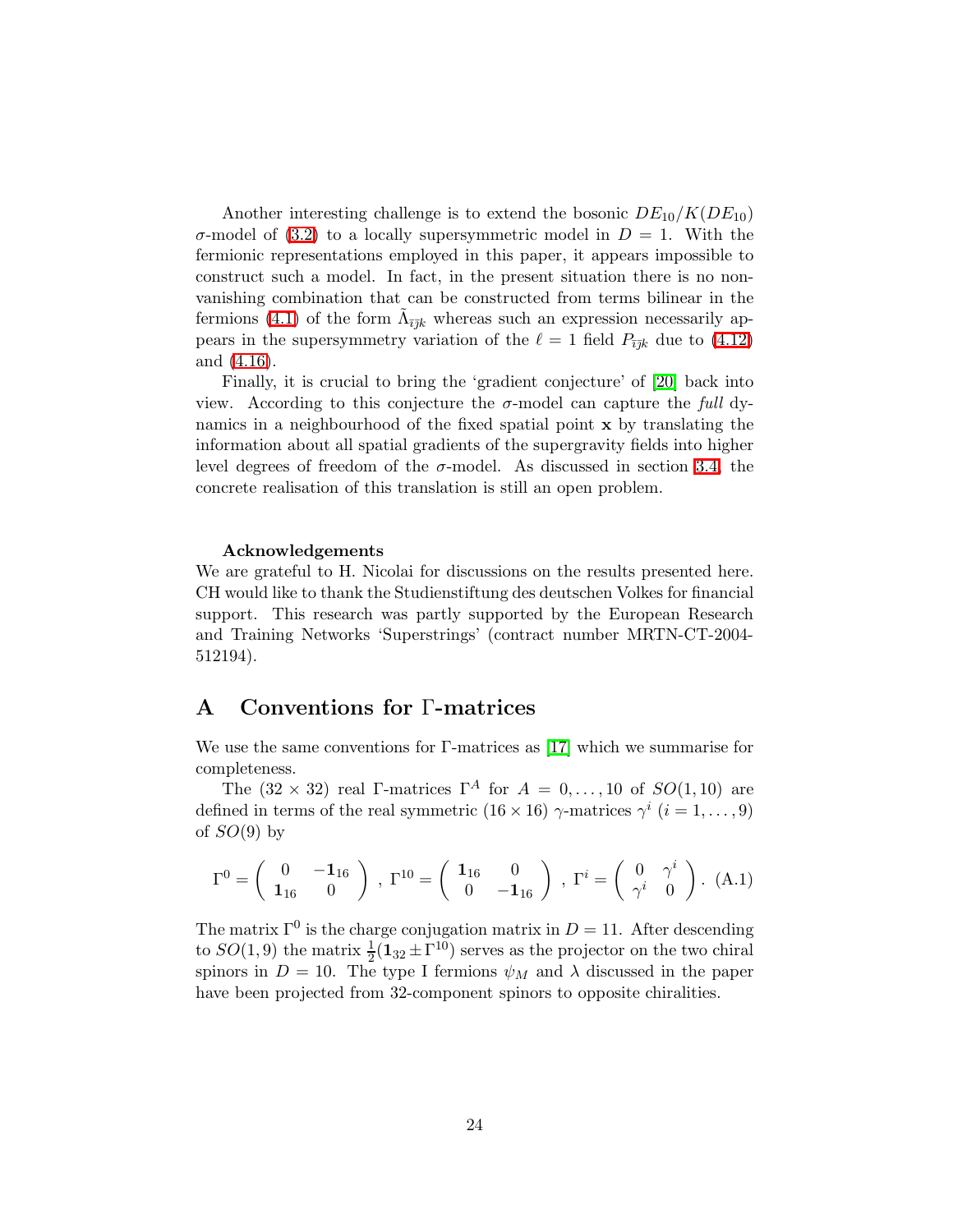### <span id="page-24-0"></span>References

- <span id="page-24-1"></span>[1] E. Cremmer, B. Julia and J. Scherk, Supergravity theory in 11 dimensions, Phys. Lett. B 76 (1978) 409–412
- <span id="page-24-2"></span>[2] E. Cremmer and B. Julia, The  $SO(8)$  supergravity, Nucl. Phys. B 159 (1979) 141–212
- <span id="page-24-3"></span>[3] N. Marcus and J. H. Schwarz, Three-Dimensional Supergravity Theories, Nucl. Phys. B 228 (1983) 145
- [4] B. Julia, Application of supergravity to gravitation theories, in: Unified Field Theories of more than 4 Dimensions, eds. V. De Sabbata and E. Schmutzer, World Scientific (Singapore, 1983)
- <span id="page-24-4"></span>[5] B. de Wit and H. Nicolai,  $D = 11$  Supergravity with Local  $SU(8)$ Invariance, Nucl. Phys. B 274 (1986) 363
- <span id="page-24-6"></span><span id="page-24-5"></span>[6] C. M. Hull and P. K. Townsend, Unity of superstring dualities, Nucl. Phys. B 438 (1995) 109–137, [hep-th/9410167](http://arxiv.org/abs/hep-th/9410167)
- [7] B. de Wit and H. Nicolai, Hidden Symmetries, Central Charges and All That, Class. Quant. Grav. 18 (2001) 3095–3112, [hep-th/0011239](http://arxiv.org/abs/hep-th/0011239)
- <span id="page-24-7"></span>[8] A. Iqbal, A. Neitzke and C. Vafa, A mysterious duality, Adv. Theor. Math. Phys. 5 (2002) 769, [hep-th/0111068](http://arxiv.org/abs/hep-th/0111068)
- <span id="page-24-8"></span>[9] J. Ehlers, Dissertation Hamburg University (1957)
- <span id="page-24-9"></span>[10] B. Julia, Group Disintegrations, in: S. W. Hawking and M. Roček (eds.), Superspace and Supergravity, Proceedings of the Nuffield Workshop, Cambridge, Eng., Jun 22 – Jul 12, 1980, Cambridge University Press (Cambridge, 1981) 331–350, LPTENS 80/16
- <span id="page-24-10"></span>[11] E. Cremmer, Supergravities in 5 dimensions, in: S. W. Hawking and M. Roček (eds.), Superspace and Supergravity, Proceedings of the Nuffield Workshop, Cambridge, Eng., Jun 22 – Jul 12, 1980, Cambridge University Press (Cambridge, 1981) 267–282
- <span id="page-24-11"></span>[12] B. Julia, Kac–Moody Symmetry of Gravitation and Supergravity Theories, in: M. Flato, P. Sally and G. Zuckerman (eds.), Applications of Group Theory in Physics and Mathematical Physics (Lectures in Applied Mathematics 21), Am. Math. Soc. (Providence, 1985) 355–374, LPTENS 82/22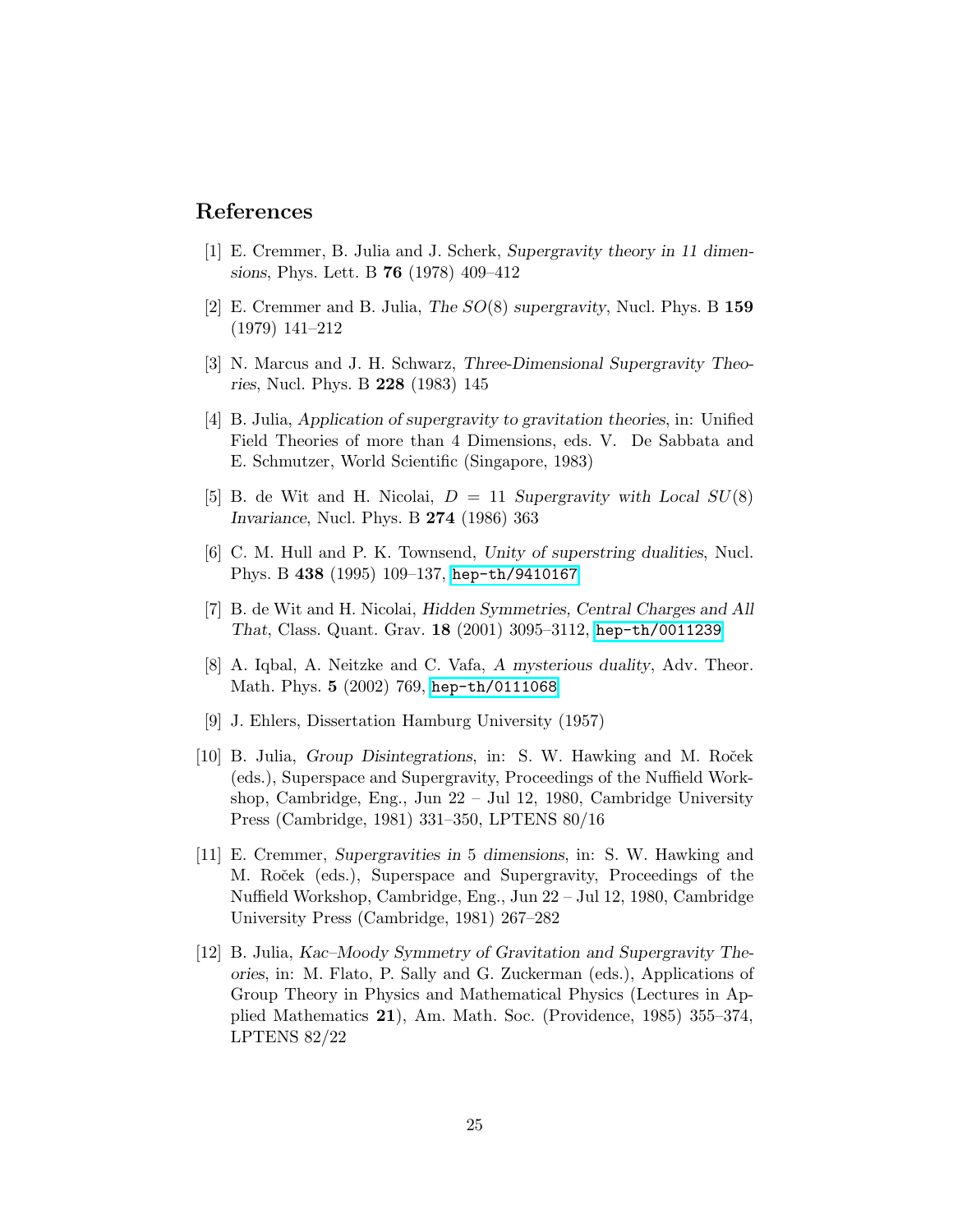- <span id="page-25-0"></span>[13] P. Breitenlohner, D. Maison and G. W. Gibbons, Four-dimensional black holes from Kaluza-Klein theories, Commun. Math. Phys. 120 (1988) 295
- <span id="page-25-2"></span><span id="page-25-1"></span>[14] E. Cremmer, B. Julia, H. Lü and C. N. Pope, Higher dimensional origin of  $D = 3$  coset symmetries, [hep-th/9909099](http://arxiv.org/abs/hep-th/9909099)
- [15] E. Bergshoeff, M. de Roo, B. de Wit and P. van Nieuwenhuizen, Ten-Dimensional Maxwell-Einstein Supergravity, Its Currents, And The Issue Of Its Auxiliary Fields, Nucl. Phys. B 195 (1982) 97–136
- <span id="page-25-3"></span>[16] A. H. Chamseddine,  $N=4$  Supergravity Coupled To  $N=4$  Matter and Hidden Symmetries, Nucl. Phys. B 185 (1981) 403–415
- <span id="page-25-5"></span><span id="page-25-4"></span>[17] A. Kleinschmidt and H. Nicolai,  $E_{10}$  and  $SO(9,9)$  invariant supergravity, JHEP 0407 (2004) 041, [hep-th/0407101](http://arxiv.org/abs/hep-th/0407101)
- [18] T. Damour and M. Henneaux,  $E_{10}$ ,  $BE_{10}$  and Arithmetical Chaos in Superstring Cosmology, Phys. Rev. Lett. 86 (2001) 4749, [hep-th/0012172](http://arxiv.org/abs/hep-th/0012172)
- <span id="page-25-7"></span><span id="page-25-6"></span>[19] T. Damour, M. Henneaux and H. Nicolai, Cosmological Billiards, Class. Quant. Grav. 20 (2003) R145–R200, [hep-th/0212256](http://arxiv.org/abs/hep-th/0212256)
- [20] T. Damour, M. Henneaux and H. Nicolai,  $E_{10}$  and a "small tension expansion" of M-theory, Phys. Rev. Lett. 89 (2002) 221601, [hep-th/0207267](http://arxiv.org/abs/hep-th/0207267)
- <span id="page-25-8"></span>[21] P. C. West, Hidden superconformal symmetry in M theory, JHEP 0008 (2000) 007, [hep-th/0005270](http://arxiv.org/abs/hep-th/0005270)
- <span id="page-25-10"></span><span id="page-25-9"></span>[22] P. C. West,  $E_{11}$  and M theory, Class. Quant. Grav. **18** (2001) 4443– 4460, [hep-th/0104081](http://arxiv.org/abs/hep-th/0104081)
- [23] I. Schnakenburg and P. West, Kac-Moody Symmetries of Tendimensional Non-maximal Supergravity Theories, JHEP 0405 (2004) 019, [hep-th/0401196](http://arxiv.org/abs/hep-th/0401196)
- <span id="page-25-11"></span>[24] S. Mizoguchi, K. Mohri and Y. Yamada, Five-dimensional supergravity and hyperbolic Kac-Moody algebra  $G_2^H$ , Class. Quant. Grav. **23** (2006) 3181, [hep-th/0512092](http://arxiv.org/abs/hep-th/0512092)
- <span id="page-25-12"></span>[25] T. Damour and H. Nicolai, Eleven dimensional supergravity and the  $E_{10}/K(E_{10})$  σ-model at low A<sub>9</sub> levels, in: Group Theoretical Methods in Physics, Institute of Physics Conference Series No. 185, IoP Publishing, 2005, [hep-th/0410245](http://arxiv.org/abs/hep-th/0410245)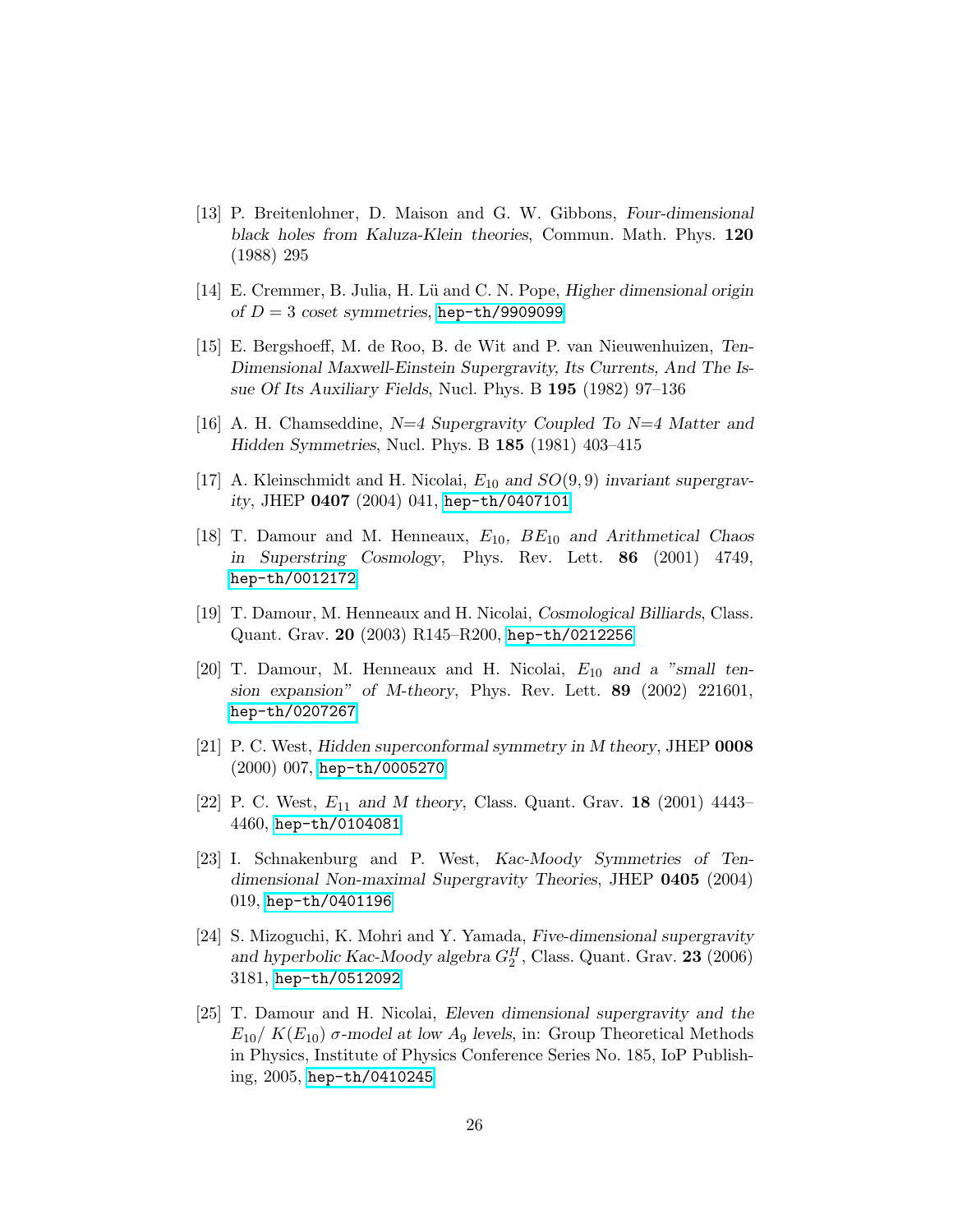- <span id="page-26-0"></span>[26] J. Maharana and J. H. Schwarz, Noncompact Symmetries in String Theory, Nucl. Phys. B 390 (1993) 3–32, [hep-th/9207016](http://arxiv.org/abs/hep-th/9207016)
- <span id="page-26-2"></span><span id="page-26-1"></span>[27] V. G. Kac, Infinite dimensional Lie algebras, 3rd edition, Cambridge University Press (Cambridge, 1990)
- <span id="page-26-3"></span>[28] M.R. Gaberdiel, D.I. Olive and P. West, A class of Lorentzian Kac– Moody algebras, Nucl. Phys. B 645 (2002) 403–437, [hep-th/0205068](http://arxiv.org/abs/hep-th/0205068)
- [29] H. Nicolai and T. Fischbacher, Low level representations of  $E_{10}$  and  $E_{11}$ , in: Proceedings of the Ramanujan International Symposium on Kac– Moody Algebras and Applications, ISKMAA-2002, Chennai, India, 28– 31 January, [hep-th/0301017](http://arxiv.org/abs/hep-th/0301017)
- <span id="page-26-4"></span>[30] A. Kleinschmidt, I. Schnakenburg and P. West, Very-extended Kac-Moody algebras and their interpretation at low levels, Class. Quant. Grav. 21 (2004) 2493, [hep-th/0309198](http://arxiv.org/abs/hep-th/0309198)
- <span id="page-26-6"></span>[31] S. de Buyl, M. Henneaux and L. Paulot, Hidden symmetries and Dirac fermions, Class. Quant. Grav. 22 (2005) 3595, [hep-th/0506009](http://arxiv.org/abs/hep-th/0506009)
- <span id="page-26-7"></span>[32] T. Damour, A. Kleinschmidt and H. Nicolai, Hidden symmetries and the fermionic sector of eleven-dimensional supergravity, Phys. Lett. B 634 (2006) 319, [hep-th/0512163](http://arxiv.org/abs/hep-th/0512163)
- <span id="page-26-8"></span>[33] S. de Buyl, M. Henneaux and L. Paulot, Extended  $E_8$  invariance of 11-dimensional supergravity, JHEP 0602 (2006) 056, [hep-th/0512292](http://arxiv.org/abs/hep-th/0512292)
- <span id="page-26-10"></span><span id="page-26-9"></span>[34] T. Damour, A. Kleinschmidt and H. Nicolai,  $K(E_{10})$ , supergravity and fermions, [hep-th/0606105](http://arxiv.org/abs/hep-th/0606105)
- [35] S. Berman, On generators and relations for certain involutory subalgebras of Kac- Moody Lie algebra, Commun. Algebra 17 (1989) 3165– 3185
- <span id="page-26-5"></span>[36] A. Kleinschmidt and H. Nicolai, IIA and IIB spinors from  $K(E_{10})$ , Phys. Lett. 637 (2006) 107–112, [hep-th/0603205](http://arxiv.org/abs/hep-th/0603205)
- <span id="page-26-12"></span><span id="page-26-11"></span>[37] G. F. Chapline and N. S. Manton, Unification Of Yang-Mills Theory And Supergravity In Ten-Dimensions, Phys. Lett. B 120 (1983) 105
- [38] M. B. Green and J. H. Schwarz, Anomaly cancellation in supersymmetric  $D = 10$  gauge theory and string theory, Phys. Lett. B 149 (1984) 117–122
- <span id="page-26-13"></span>[39] M. B. Green and J. H. Schwarz, Infinity Cancellations in SO(32) superstring theory, Phys. Lett.  $\bf{B}$  151 (1985) 21–25